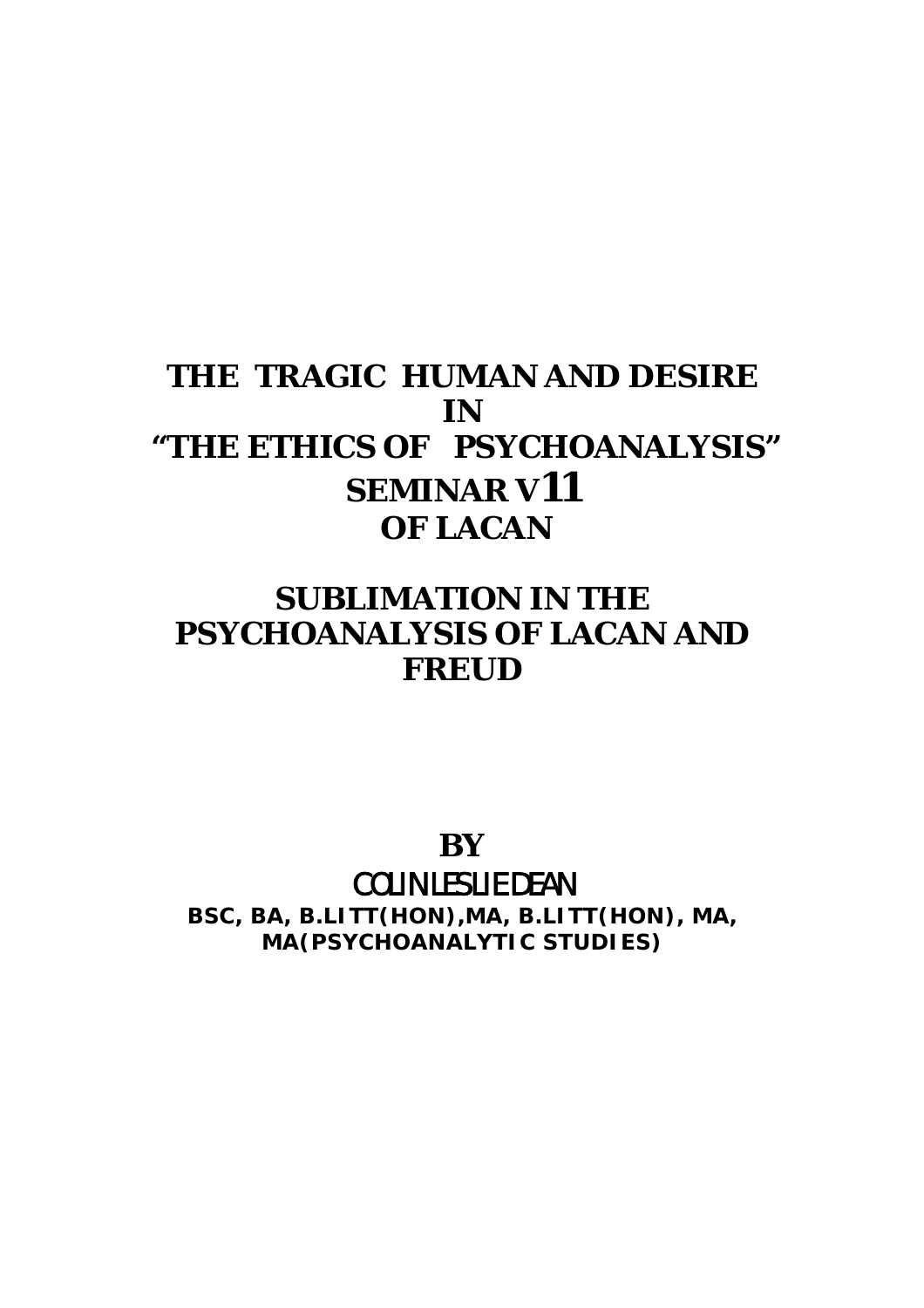# **THE TRAGIC HUMAN AND DESIRE IN "THE ETHICS OF PSYCHOANALYSIS" SEMINAR V11 OF LACAN**

## **SUBLIMATION IN THE PSYCHOANALYSIS OF LACAN AND FREUD**

## **BY**  COLIN LESLIE DEAN

**BSC, BA, B.LITT(HON),MA, B.LITT(HON), MA, MA(PSYCHOANALYTIC STUDIES)** 

**GAMAHUCHER PRESS, WEST GEELONG, VICTORIA, AUSTRALIA 2005**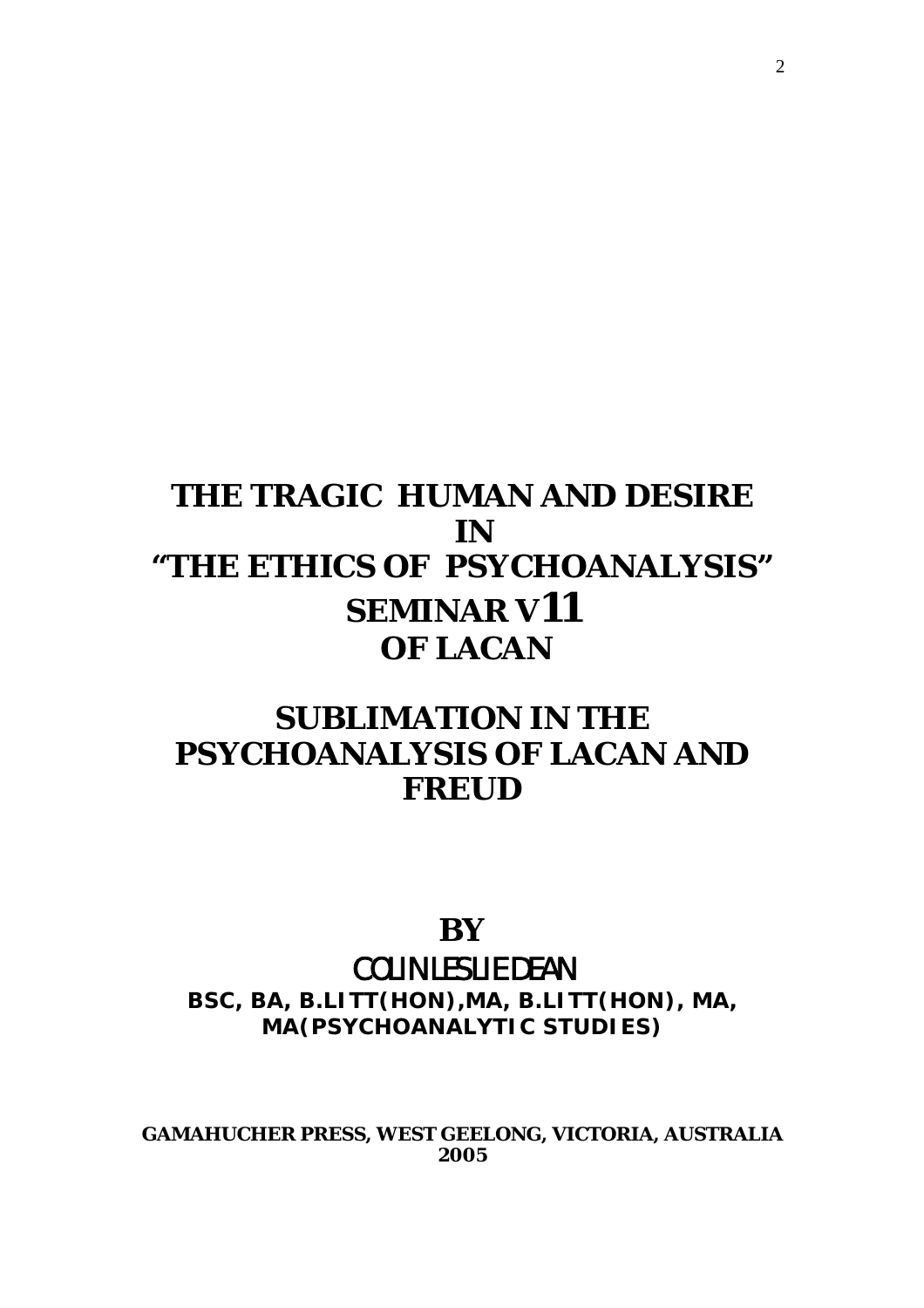#### **INDEX**

### **DESIRE AND THE TRAGIC HUMAN IN "THE ETHICS OF PSYCHOANALYSIS" SEMINAR V11 OF LACAN** P.4

**SUBLIMATION IN THE PSYCHOANALYSIS OF LACAN AND FREUD P.14**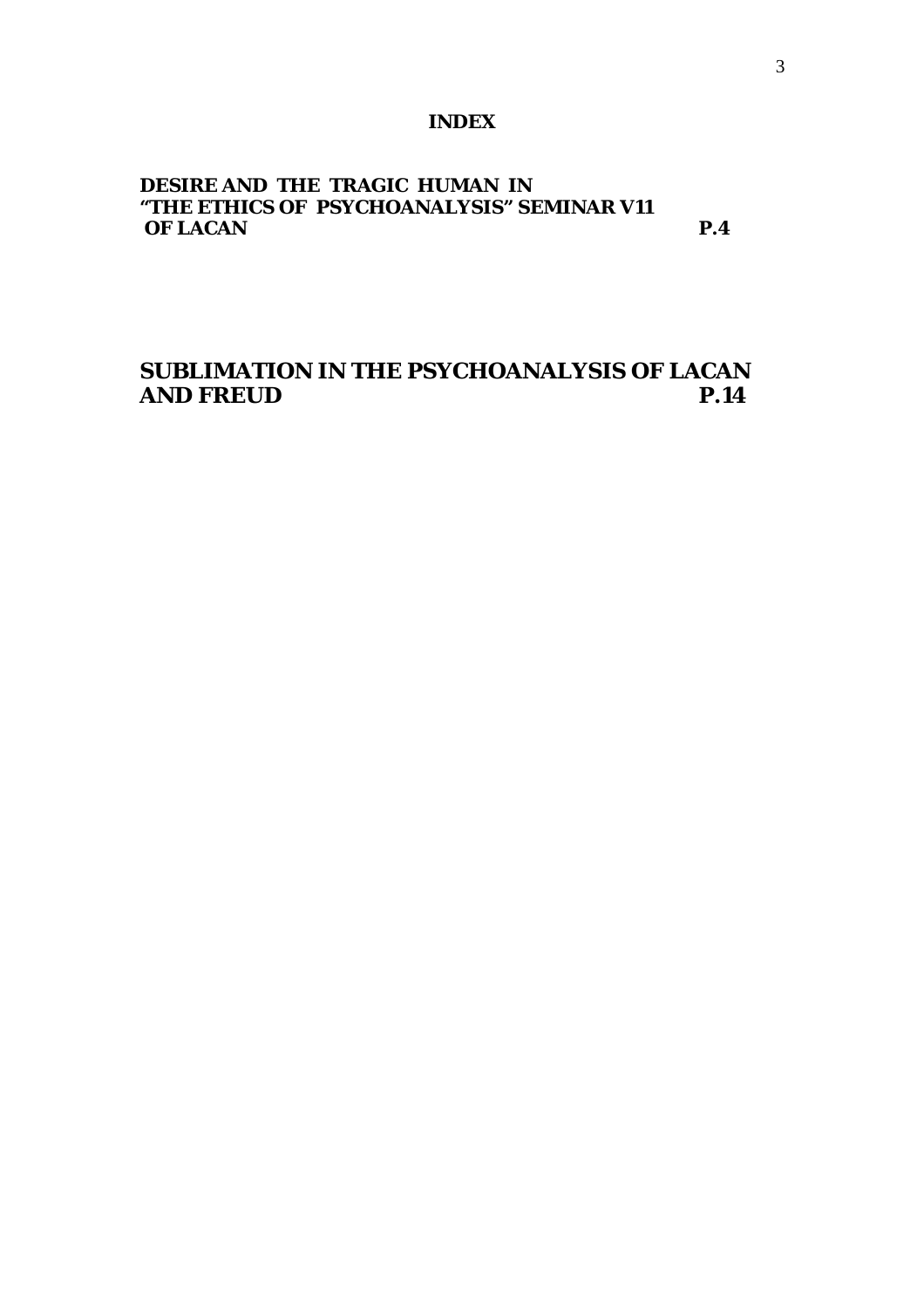# **"THE ONLY THING OF WHICH ONE CAN BE GUILTY OF IS OF HAVING GIVEN GROUND RELATIVE TO ONE'S DESIRE." DISCUSS IN RELATION TO THE AIMS OF PSYCHOANALYSIS**.

## **DESIRE AND THE TRAGIC HUMAN IN "THE ETHICS OF PSYCHOANALYSIS" SEMINAR V11 OF LACAN**

To understand Lacan's claim that "the only thing of which one can be guilty is of having given ground relative to one's desire"<sup>[1](#page-3-0)</sup> this essay will argue is to understand desire and its relation to jouissance. In understanding this relation we gain a better understanding of how Lacan's claim relate to the aims of psychoanalysis.. This essay will show that depending upon how one views jouissance and its relation to desire in fact colors how one views the aim of psychoanalysis. I will argue that jouissance is the price or pound of flesh we pay-experience- in the accessing of our desire. As such the aims of psychoanalysis are tragic. Tragic in the sense that the subject gives up the pursuit of happiness and is prepared to face castration –symbolic- to achieve his desire. In not giving up on desire is to accept the threat of castration and pay the pound of flesh for it accessing by jouissance. The achieving of castration is to give up the bourgeois dream and cross the limit of the real or the Thing and enter that place where one pays the price for this crossing by assuming his guilt in a tragic act of heroism. I will show that for Lacan the aim of psychoanalysis, in contradistinction to the bourgeois dream of happiness via the good, -commodities - is to purse ones

<span id="page-3-0"></span><sup>&</sup>lt;sup>1</sup> J, Lacan, *The Seminar of Jacques Lacan, Book V11, The Ethics of Psychoanalysis, ed., Jacques-*Alain Miller, Trans, D, Porter, Routledge, 1992, p.319.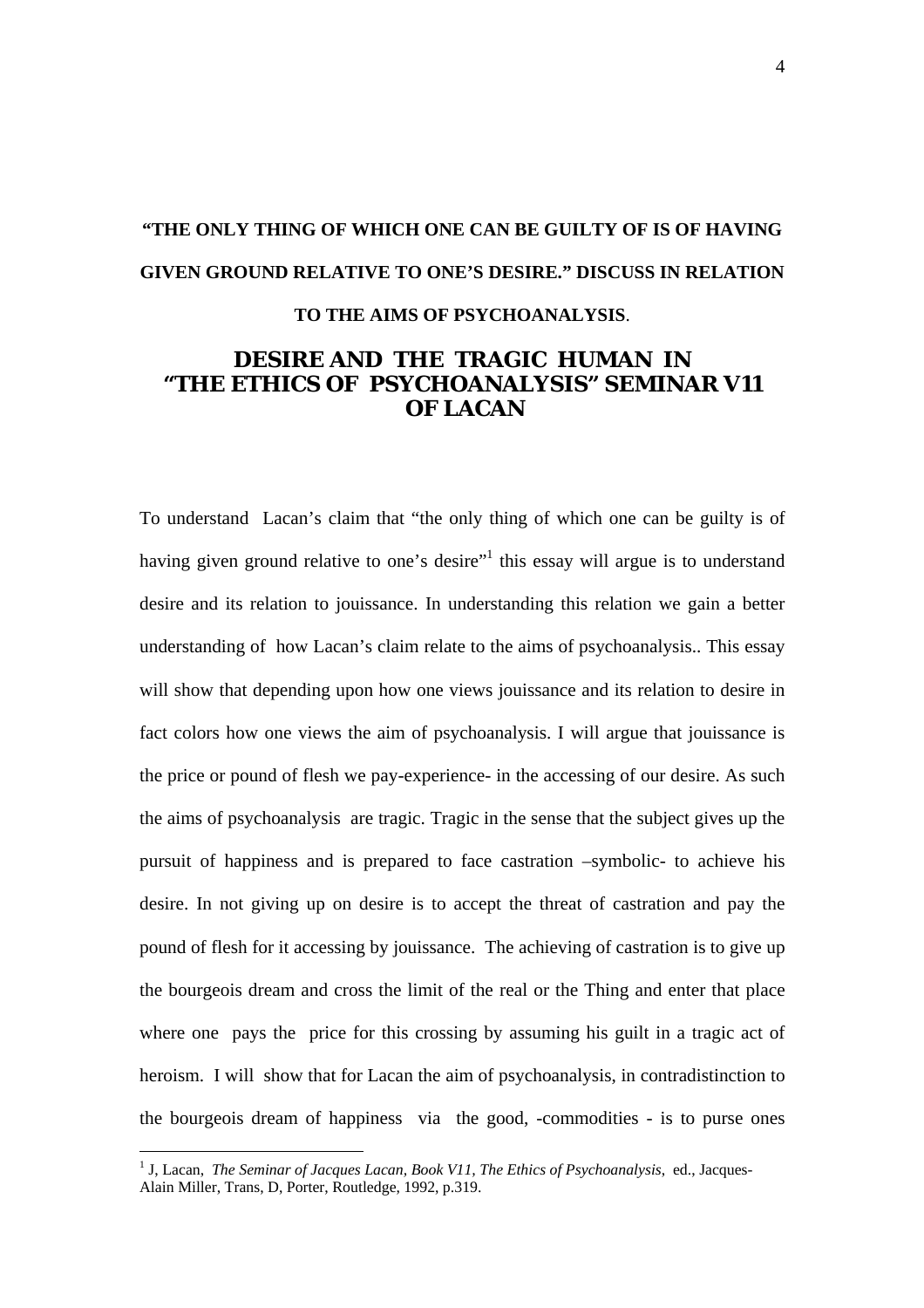desires and to accept the tragic consequences of this. The aim of psychoanalysis, it will be shown, is not to make the subject comfortable with the tragic consequences but to realize that all that matters is not giving up on ones desires.

So what are the aims of psychoanalysis? Lacan answers this stating " [t]o have carried an analysis through to its end is no more nor less than to have encountered that limit in which the problematic of desire is raised. $\frac{1}{2}$  $\frac{1}{2}$  $\frac{1}{2}$  As we shall see later that limit is the other side of the Thing where one experiences jouissance . For the moment Lacan connects the accessing of desire with the aims of psychoanalysis. What it means for one to access his desire is to in fact trespass on death.<sup>[3](#page-4-1)</sup> This means for Lacan to face ones castration. As Lacan notes "psychoanalysis teaches that in the end it is easier to accept interdiction than run the risk of castration."<sup>[4](#page-4-2)</sup> What Lacan means by castration is captured by Zupancic when she states " "the fear of castration" is the fear of losing that which constitutes a signifying support for the lack involved in the experience of the desire as such."<sup>[5](#page-4-3)</sup> Lacan claims that the subject is constituted by the signifying chain it is through signifying practice that the subject emerges. $<sup>6</sup>$  $<sup>6</sup>$  $<sup>6</sup>$  Now the lose of</sup> signifying support in fact is a sort of death since the subject loses his being. Lacan notes that the subject is in a relationship with death since " … it is in the signifier and insofar as the subject articulate a signifying chain that he comes up against the fact that he might disappear from the chain of what he is."<sup>[7](#page-4-5)</sup> In other words the confronting of one's castration , which desire brings us to, is the confronting of ones death or dissolution due to disappearing from the signifying chain. This what happened to

<span id="page-4-0"></span> $^{2}$  ibid., p.300.

<span id="page-4-1"></span> $3$  ibid., p.294.

<span id="page-4-2"></span> $4$  ibid., p.307.

<span id="page-4-3"></span><sup>5</sup> A, Zupancic, 'Ethics and Tragedy in Lacan', *The Cambridge Companion to Lacan*, Cambridge University Press, 2003, p.178.

<span id="page-4-4"></span> $<sup>6</sup>$  J, Lacan op.cit p.219.</sup>

<span id="page-4-5"></span> $^7$  ibid., p.295.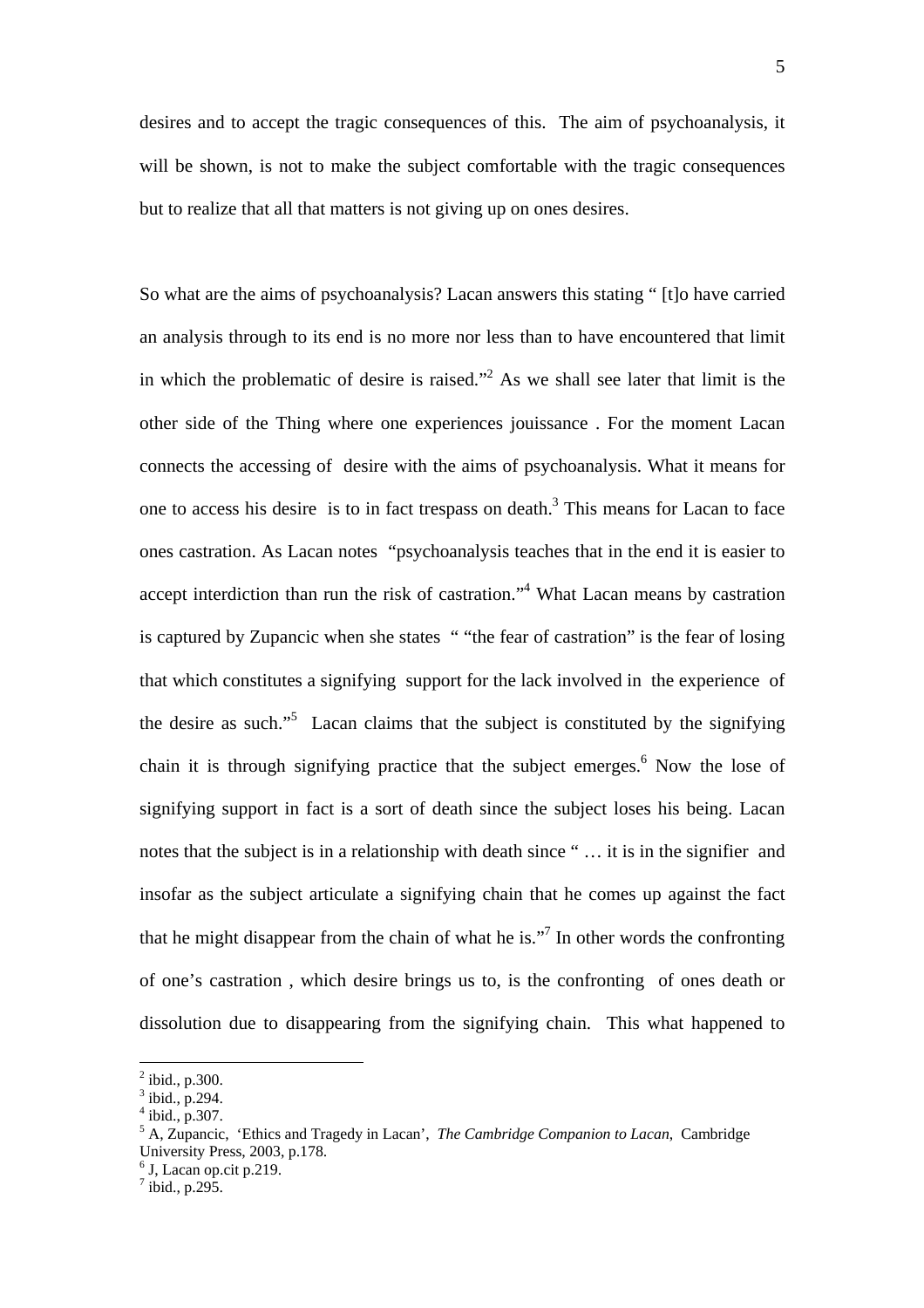Oedipus when he did not give up on his desire. Lacan notes that in the pursuit of his desire Oedipus accepted " he dies from a true death in which he erases his own being...the subsistence of the subtraction of himself from the world."<sup>[8](#page-5-0)</sup> It is with the fear of castration in mind that Lacan says the subject in the accessing of his desire must face all fear and pity, in this regard the subject learns a little more about himself. $9$  Now, as we shall see, desire conditioned by the transgression of the law and in this way the subject has to confront his guilt in his accession desire.

Lacan claims that guilt occupies the field of desire, there is a permanent book-keeping or debt to be paid via guilt in the subject not giving up on his desire.<sup>10</sup> Lacan notes "if analysis has a meaning, desire is nothing other than that which supports an unconscious theme, the very articulation of that which roots us in a particular destiny and demands insistently that the debt be paid  $\left[\text{guilt}\right]$ .<sup>"11</sup> All this quilt is nonsense the for the hero.<sup>12</sup> The Hero, as opposed to the ordinary man, confronts quilt in his pursuit of desire.<sup>13</sup> It is this shying from guilt that keeps the ordinary man in the service of the goods.<sup>14</sup>

Lacan claims that the aim of psychoanalysis "… should not make it the guarantors of the bourgeois dream."[15](#page-5-7) The bourgeois dream comprises the comfort deriving from commodities.<sup>16</sup> Lacan is adamant that the aim of psychoanalysis is not to generate

- <span id="page-5-2"></span> $10$  ibid., p.318, 319.
- <span id="page-5-3"></span> $11$  Ibid, p.319.
- <span id="page-5-4"></span><sup>12</sup> ibid., p.309.  $13$  ibid., p.319.
- <span id="page-5-6"></span><span id="page-5-5"></span> $14$  ibid., p.309.
- <span id="page-5-7"></span><sup>15</sup> ibid., p.303.
- <span id="page-5-8"></span>16 ibid., p.303.
	-

<span id="page-5-0"></span><sup>8</sup> ibid., p.306.

<span id="page-5-1"></span> $<sup>9</sup>$  ibid., p.323.</sup>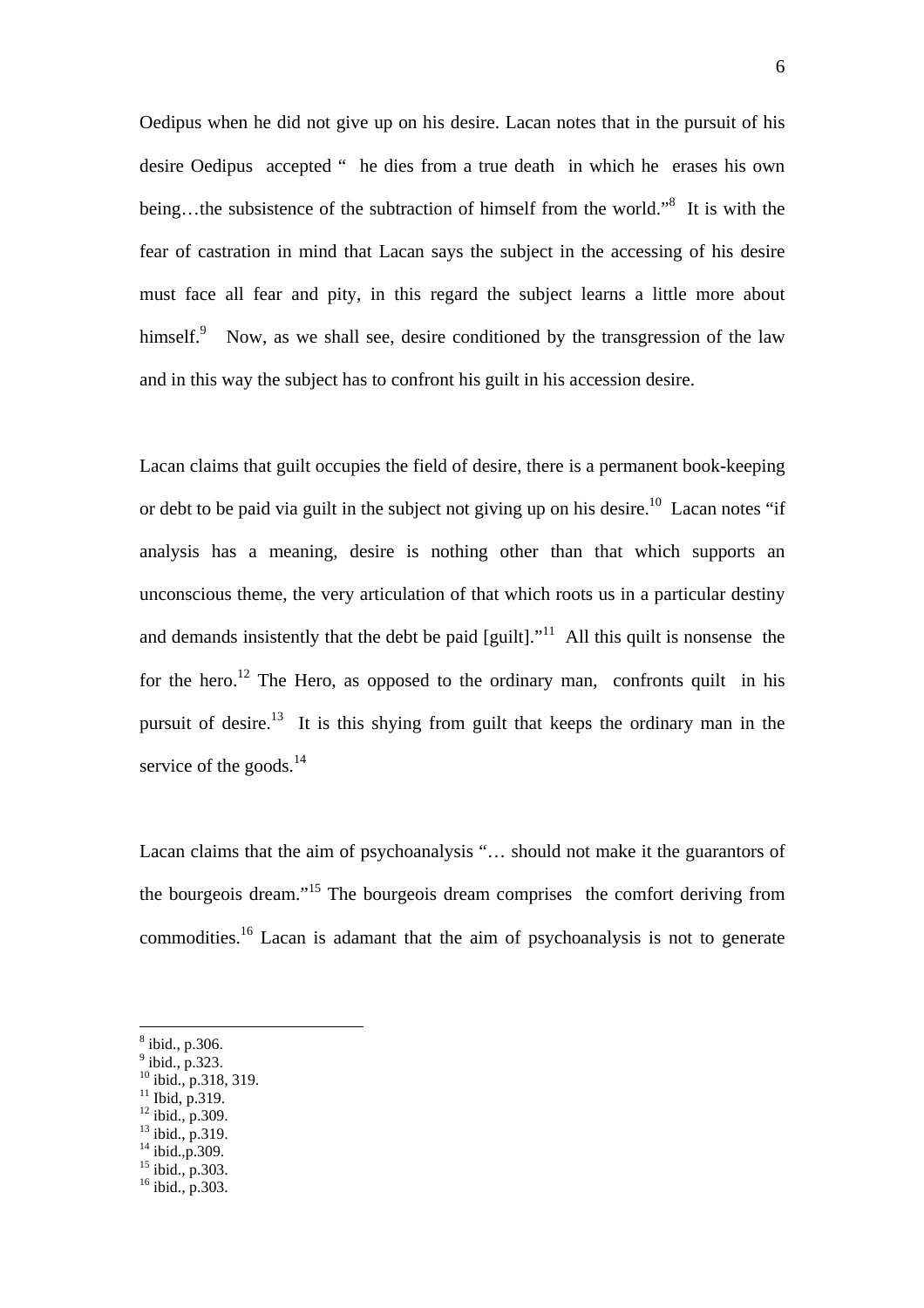happiness in the subject.<sup>17</sup> Lacan notes that at the end of analysis, on the contrary to happiness, the subject experiences absolute disarray where the subject experiences anguish as a form of protection as the danger, of not giving ground to ones desire, appears.[18](#page-6-1) It is this regard that Lacan speaks of the tragic dimension of the subject in his pursuit of his desire. As Lacan states not giving ground to ones desire "… implies the dimension that is expressed in what we call the tragic sense of life.["19](#page-6-2)

Now how does this tragic dimension of not giving up on ones desire come about? In other words why is the end of analysis, or aim of psychoanalysis so tragic? The answer to this question is found in the relationship between desire jouissance and the Real or *das Ding*. Now there are a number of interpretations of this relationship in the literature that disagree on what this relationship is.

J. Lee points out a tension in Lacan's account of his claim of not giving up on ones desire. Lee notes that there is Hamlet who assumes his desire. And there is Antigone who goes beyond the satisfaction of desire to achieve *jouissance*.<sup>20</sup> For Lee Lacan places the accessing of desire as limited by the law and not on the side of *jouissance*.<sup>21</sup> In this regard Lee sees Lacan claim, that one should not give up on ones desire, as situating desire on this side of the Thing and not on the other side where jouissance is. Lacan claims that a price has to be paid for accessing desire and this pound of flesh is jouissance.<sup>22</sup>. Now Lee sees this price as being a sacrifice. On the

<span id="page-6-0"></span> $17$  ibid., p.292.

<span id="page-6-1"></span><sup>18</sup> ibid., p.304.

<span id="page-6-2"></span> $^{19}$  ibid., p.313.

<span id="page-6-3"></span><sup>20</sup> J, Lee *Jacques Lacan*, University of Massachusetts Press, 1990, p.162.<br><sup>21</sup> ibid., ., p.169.

<span id="page-6-4"></span>

<span id="page-6-5"></span> $22$  J, Lacan, op.cit, p.322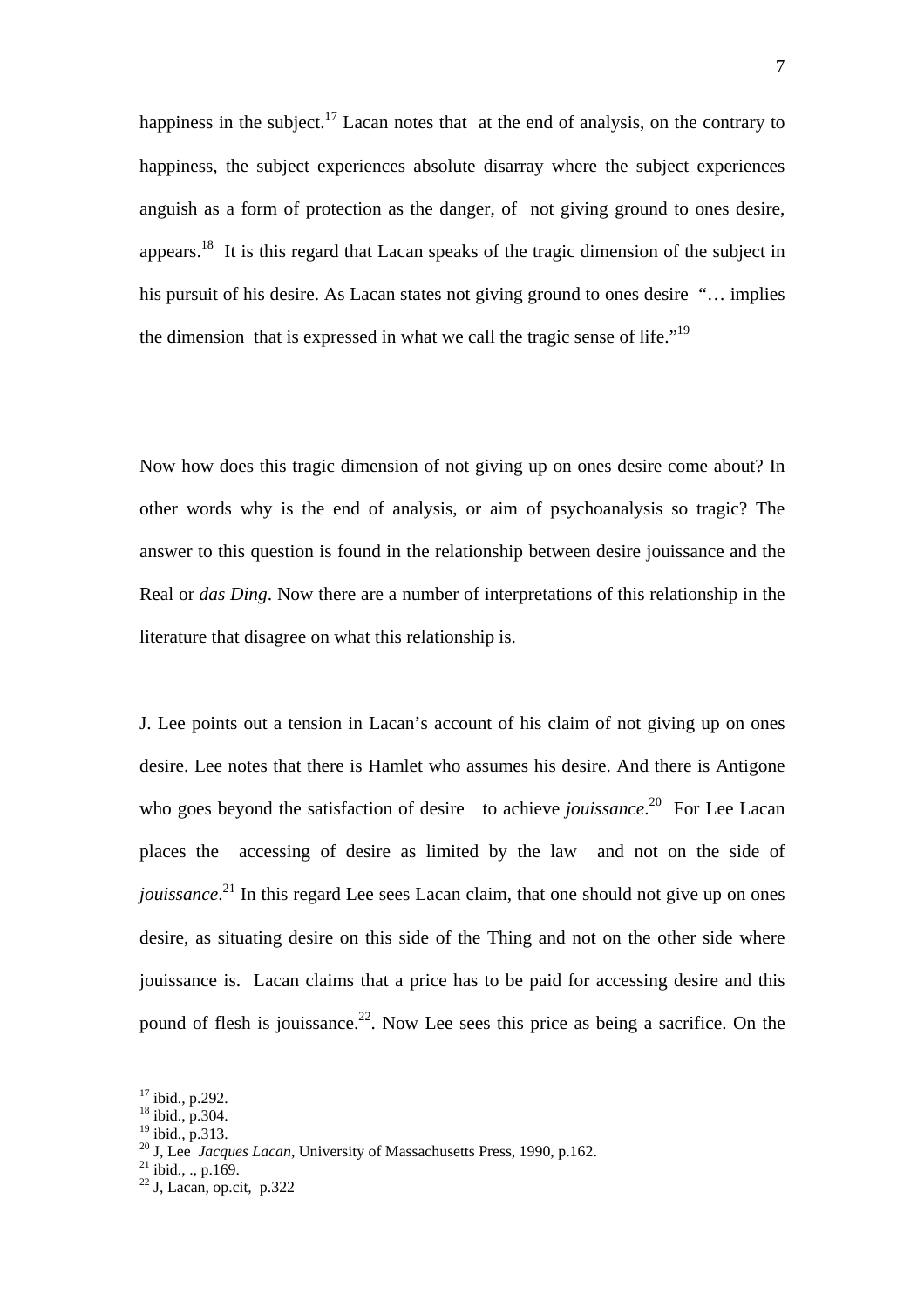same point of paying the price Zupancic see the price as not a sacrifice but in effect as and experience.<sup>23</sup> In other words where lee sees the price as a giving up of experiencing *jouissance* Zupancic sees it as the experiencing of *jouissance*. In my reading of Lacan I show that I agree with Zupancic. Now it is understanding *jouissance* and its relation to the 'Thing' and the Things relation to desire that we can understand Lacan's claim in relation to the aims of psychoanalysis.

 The Thing is beyond all human objects. It is the 'beyond-of--the-signified' and is a relation in which ".. the subject keeps his distance and is constituted in a mode of relation of primary affect prior to any repression."<sup>24</sup> In this regard the Thing belongs to the real in that it is out side the signifying network.<sup>25</sup> The Thing is the 'absolute Other of the subject and is modeled on the mother<sup>26</sup>- the fundamental desire i.e. mother incest.<sup>27</sup> It is the object for ever lost and impossible to gain around which the subject and his desire resolve.<sup>28</sup> The Thing " is a primordial function which is located at the level of the initial establishment of the gravitation of the unconscious ..."<sup>29</sup> J, Lee captures the gist of Lacan's view with regard to the Thing, and desire when he states "… the subjects attempt to reclaim the lost *object a* and in this way to map himself into the impossible and unmappable real which the primal repression of language has separated him."[30](#page-7-7) 

<span id="page-7-0"></span> $23$  A,Zupancic, op.cit, p.175.

<span id="page-7-1"></span> $^{24}$  j, Lacan, op.cit, p. p.54.

<span id="page-7-2"></span> $^{25}$  ibid., p.54.

<span id="page-7-3"></span><sup>26</sup> ibid., p.52.

<span id="page-7-4"></span> $27$  ibid., p.66.

<span id="page-7-5"></span> $28$  ibid., p.52.

<span id="page-7-6"></span><sup>29</sup> ibid., p.62.

<span id="page-7-7"></span><sup>30</sup> J, Lee op.cit., p.165.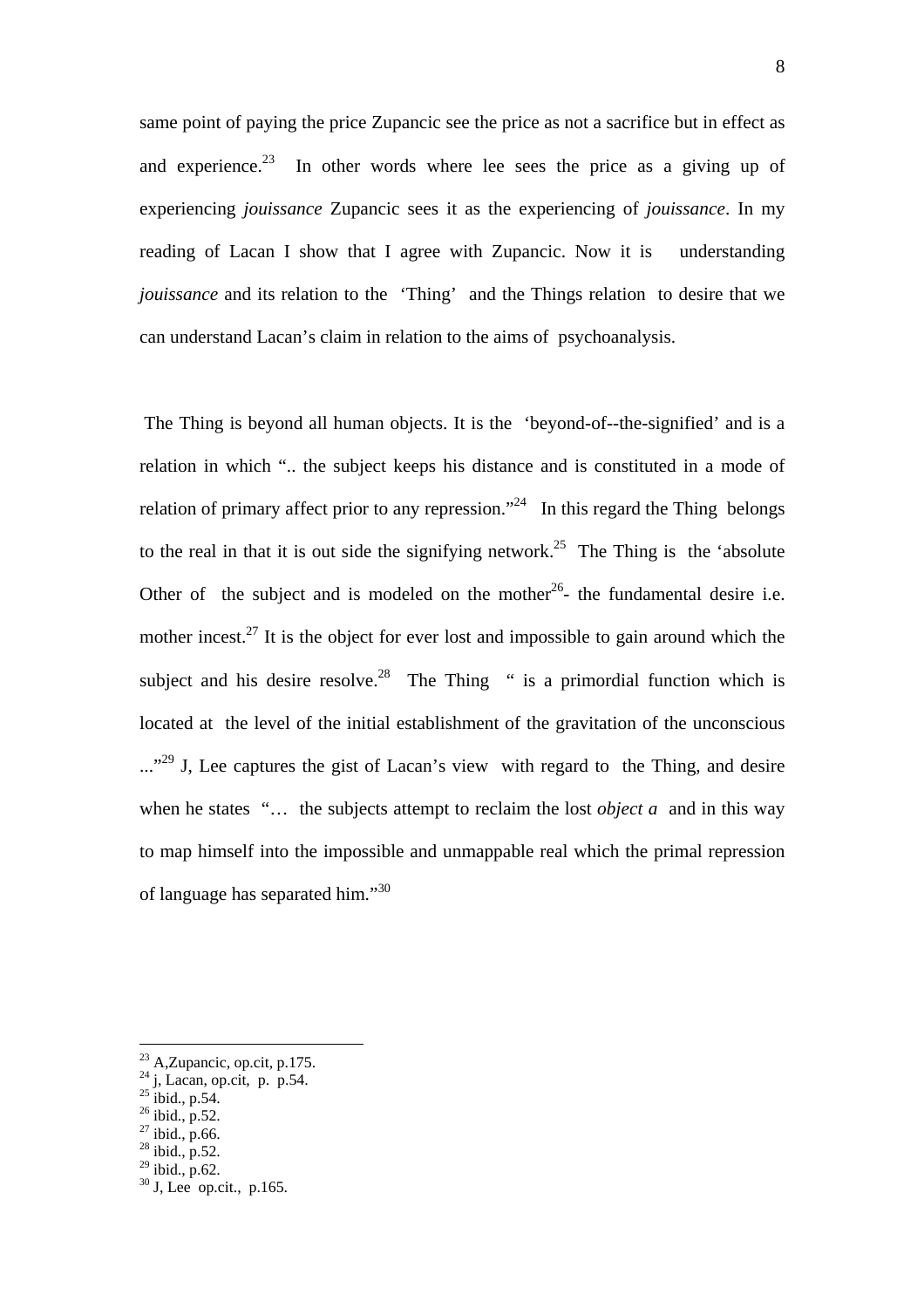To understand desire, in regard to the aims of psychoanalysts, it is important to understand Lacan's notion of *jouissance*. We saw above that the Thing belongs to the real; it is the 'beyond-of--the-signified'. In this regard the Thing is an inaccessible and impossible to gain Real. Now *jouissance* is situated on the other side of the Thing. As Lacan states "… my *jouissance* which I don't dare go near … and which is the very of the vanished law adds its weight to that which prevents me from crossing a certain frontier at the limit of the Thing."[31](#page-8-0) Zupancic notes "..that Lacan situated *jouissance* on the side of the Thing."<sup>32</sup> Now sublimation is that process that by which we must pay a price or pound of flesh for the satisfaction of our desire. That pound of flesh or price is *jouissance*. Lacan states " sublimate as much as you like; you will have to pay it with something and that something is called *jouissance* … That's the object, good, that you pay for the satisfaction of one's desire.<sup>33</sup> Lacan claims that "… *jouissance* appears not purely and simply as the satisfaction of a need but as the satisfaction of a drive."<sup>34</sup> Thus when Lacan states that *jouissance* is "... the good, that one pays for the satisfaction of one's desire"<sup>35</sup> it is clear that the price is not a giving up off but in fact an experiencing off. In this regard Lacan's claim is like the statement ' you pay for being drunk with a head ache' in this regard you pay by experiencing the head ache. It is in this sense that I read Lacan's statement and thus agree with Zupancic reading on the matter.

<span id="page-8-0"></span> $31$  ibid., p.186.

<span id="page-8-1"></span><sup>&</sup>lt;sup>32</sup> A, Zupancic, 'Ethics and Tragedy in Lacan', *The Cambridge Companion to Lacan*, Cambridge University Press, 2003, p.174.

<span id="page-8-2"></span><sup>33</sup> J, Lacan, op.cit, p.322.

<span id="page-8-3"></span><sup>34</sup>Jbid., t p.209.

<span id="page-8-4"></span> $35$ ibid., p. 322.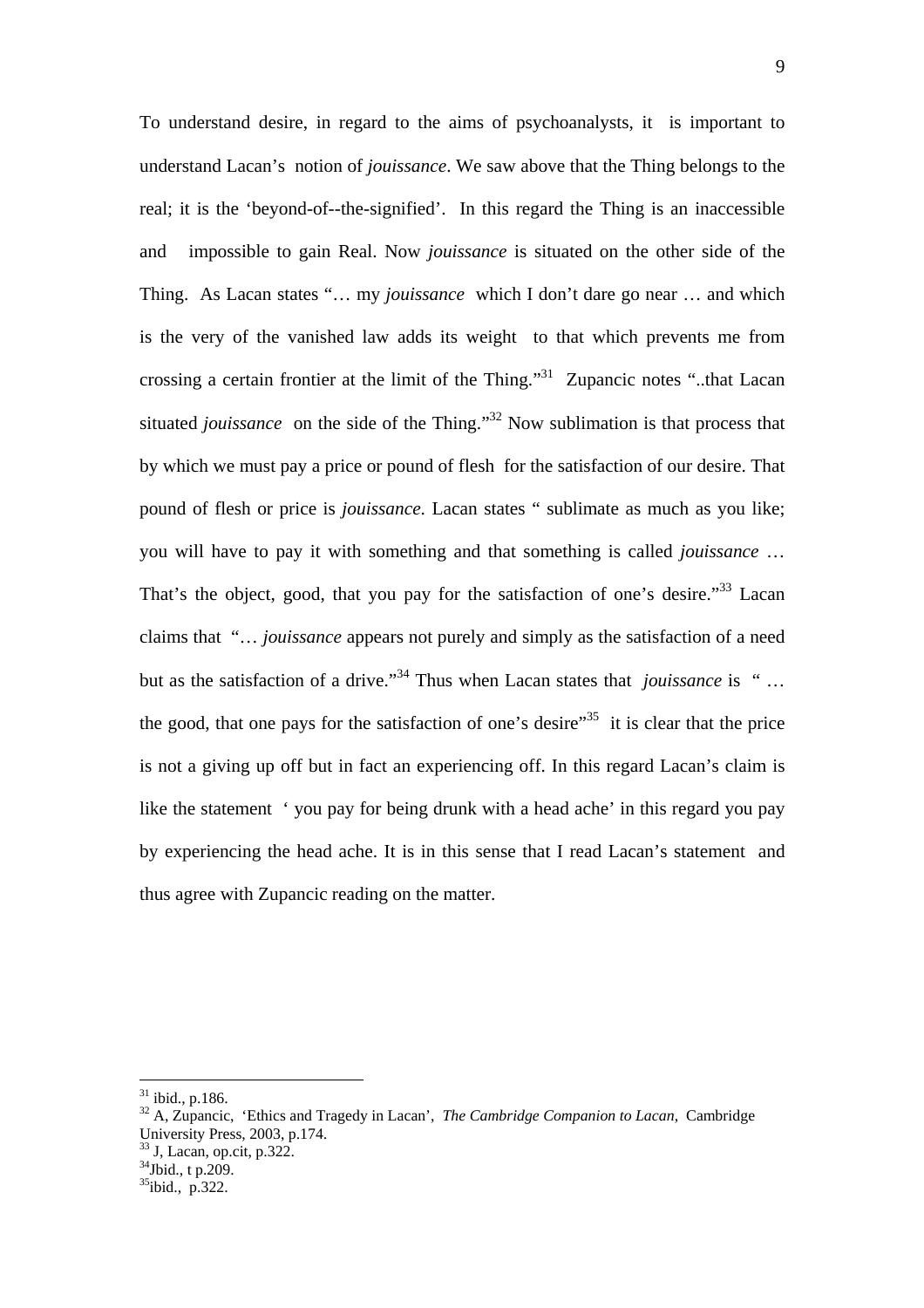Now to access Jouissance the subject must go beyond the limit go beyond the barrier of the Thing. *Jouissance,* Lacan claims "… occurs at the site where fantasms are produced, fantasms that represent for us the same barrier as far as access to *jouissance* is concerned the barrier where every thing is forgotten [the Thing].<sup>36</sup> Now what happens at this limit this barrier across which is jouissance?

We saw above that the subject is constituted by an exists via his construction through the signifying network If this network is dissolved then his being vanishes, he in fact dies a second, or symbolic death as we saw Oedipus do when he did not give up on his desire. Repeating Lacan the subject is in a relationship with death since "... it is in the signifier and insofar as the subject articulate a signifying chain that he comes up against the fact that he might disappear from the chain of what he is.<sup>37</sup> It is this castration, or death that happens at the limit of the Thing, or when one does not give up on ones desire. How does this come about? It comes about through the eradicating of the very support on which desire depends i.e. the fantasms.

Lacan notes that it is rather in an imaginary function, and, in particular, that for which we will use the symbolization of the fantasm … which is the form on which depends the subject's desire."[38](#page-9-2) Now Lacan does not spell it out clearly in the *Ethics* but my reading and understanding of Lacan leads me to argue that in not giving up on ones desire right up to the limit of the Thing what one achieves is the eradicating of the fantasms that propped up the desire with the result that beyond the barrier or limit one experiences *jouissance*. On this point B, Fink captures my claim when he says that an

<span id="page-9-0"></span><sup>36</sup> ibid., p.298.

<span id="page-9-1"></span> $37$  ibid., p.295.

<span id="page-9-2"></span> $38$  ibid., p.99.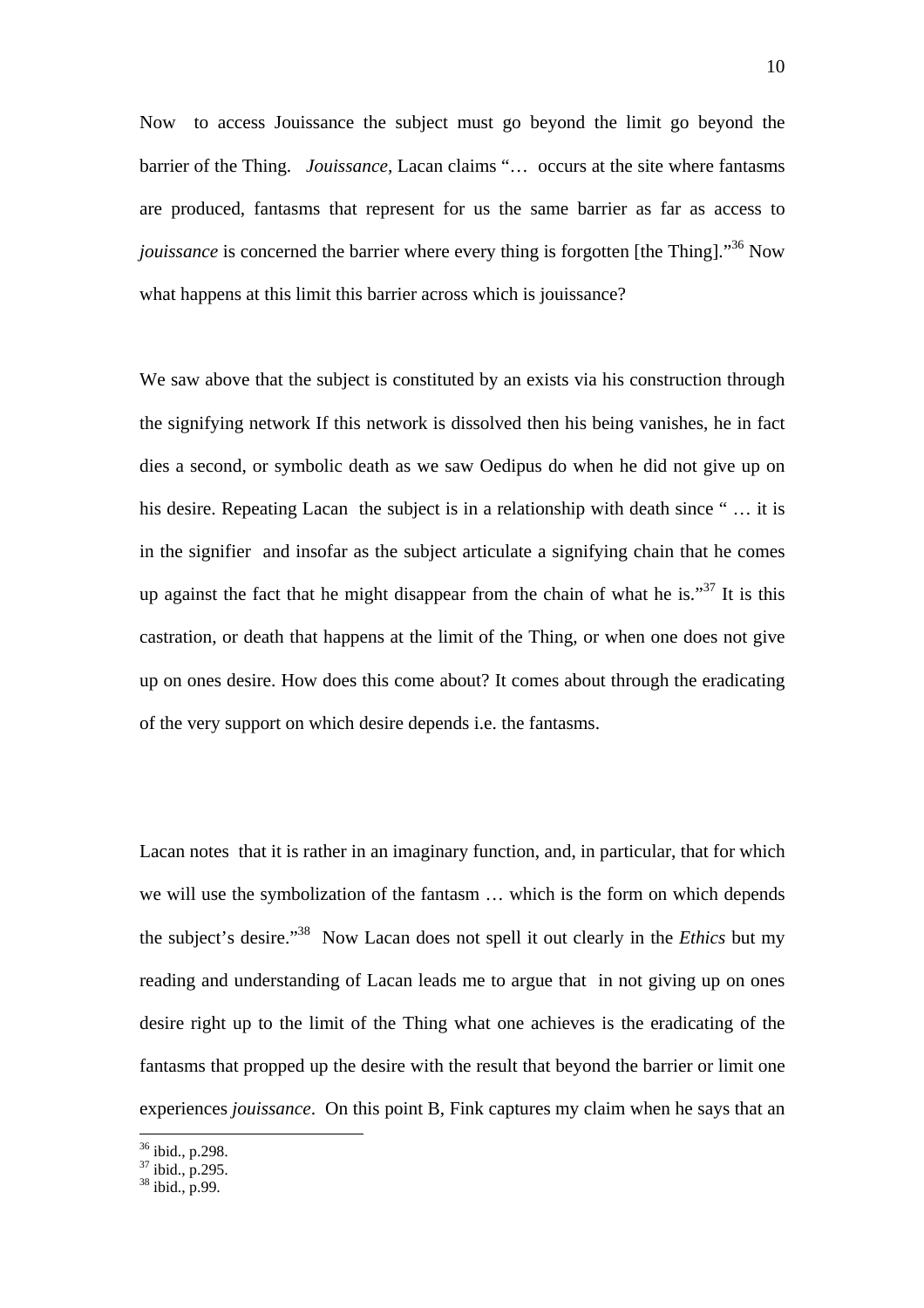aim of psychoanalysis is to "… transform the analysand's fantasy that props up his desire, for this desire impedes his or her pursuit of satisfaction  $\ldots$   $\cdot^{39}$  Where the satisfaction the subject experiences is *jouissance.[40](#page-10-1)*

Thus we see, bringing all this together, how right Lacan is when he notes that the pursuit of one's desire has tragic consequences. It is tragic because the subject in accessing his desire dies a second, or symbolic death. The signifying chain that creates and maintains his being is dissolved as the fantasms which prop up his desire are eradicated. The subject, like Oedipus is tragic. Like Oedipus the subject is heroic in the confrontation of his castration. Unlike the normal man who shuns his guilt by avoiding the transgression of the law the tragic subject assumes his guilt in an act of heroism. It is this tragic heroic act that we understands Lacan's claim in relation to the aims of psychoanalysis.

Thus we see how Lacan's claim , "the only thing of which one be guilty is giving ground relative to one's desire", is related to the aims of psychoanalysis. The aims of psychoanalysis are not to make the subject happy, or give him the bourgeois dream. The aims of psychoanalysis are to make the subject assumes his guilt in an heroic act. The aims of psychoanalysis is create in the subject fear and anguish. In not giving ground to one's desire, or in others words pursuing one's desire, the subject embarks upon a heroic but tragic journey. It is heroic because the subject must face anguish and fear and his eventual castration. The subject must transgress the law and thus be prepared to take on guilt. To pursue desire the subject goes to the limit of the Thing .At the limit of the Thing the subject faces his own second death, or symbolic death,

<span id="page-10-1"></span><span id="page-10-0"></span><sup>&</sup>lt;sup>39</sup> B, Fink, *A Clinical Introduction to Lacanian Psychoanalysis*, Harvard University Press, 1997, p.209. <sup>40</sup> ibid., p.208.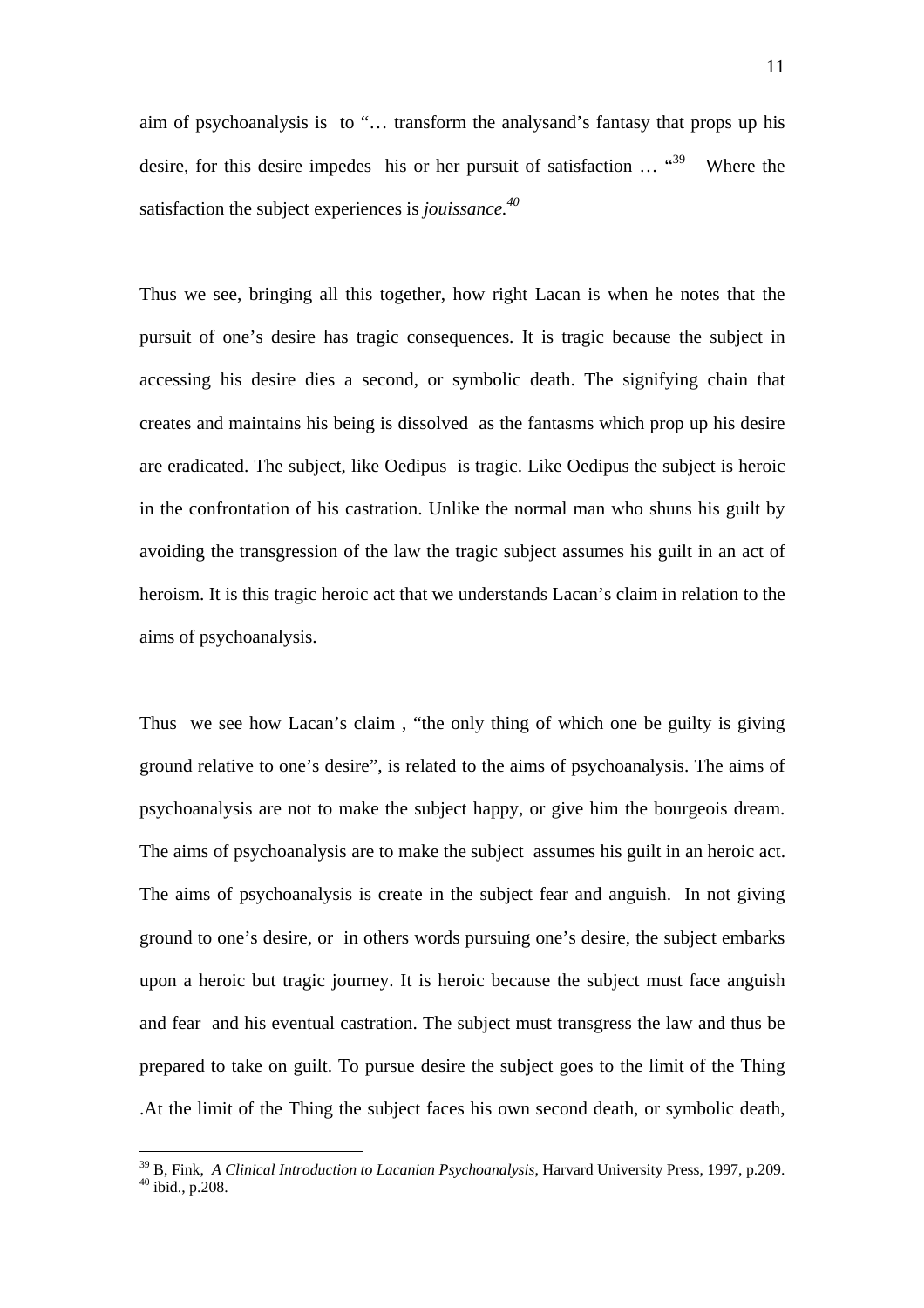in that his being ceases to be. The subjects being is constructed and maintained through the signifying network. At the limit of the Thing this network is dissolved and thus his being is dissolved; he dies symbolically - he is castrated. To not give up on his desire the subject follows such tragic characters as Oedipus across the barrier of the Thing. This is the aim of psychoanalysis . To purse his desire the subject, at the limit of the Thing, collapses the fantasms that support his desire, the signifying network dissolves his being is destroyed . At the limit of the Thing he pays a price. In not giving up on his desire he crosses the barrier and pays the price in that he experiences the enjoyment of *jouissance*.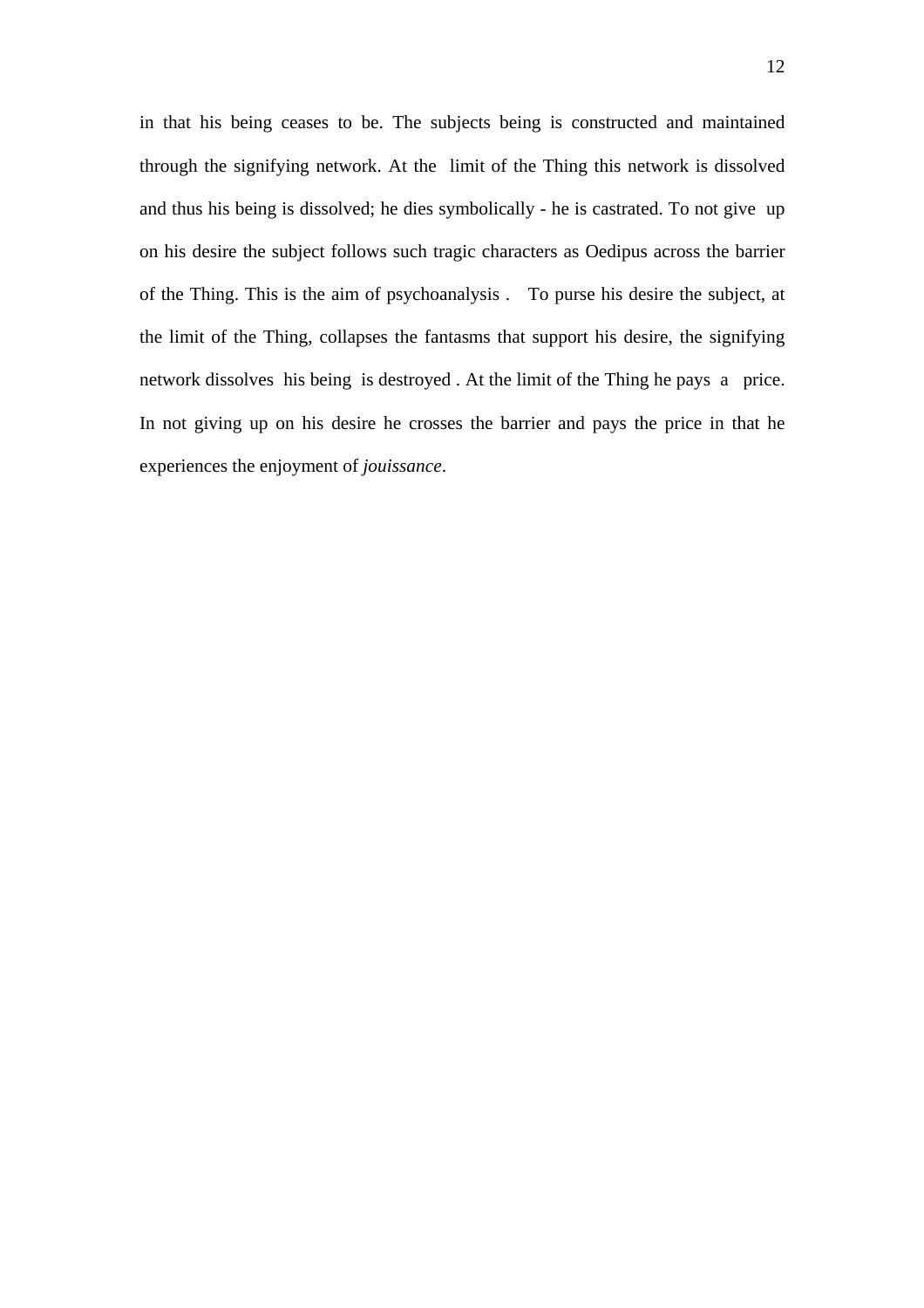## **BIBLIOGRAPHY**

**Fink, B**, *A Clinical Introduction to Lacanian Psychoanalysis*, Harvard University Press, 1997.

**Lacan, J**, *The Seminar of Jacques Lacan, Book V11, The Ethics of Psychoanalysis*, ed., Jacques-Alain Miller, Trans, D, Porter, Routledge, 1992.

**Lee , J**, *Jacques Lacan*, University of Massachusetts Press, 1990.

**Zupancic, A**, 'Ethics and Tragedy in Lacan', *The Cambridge Companion to Lacan*, Cambridge University Press, 2003, pp. 173-191..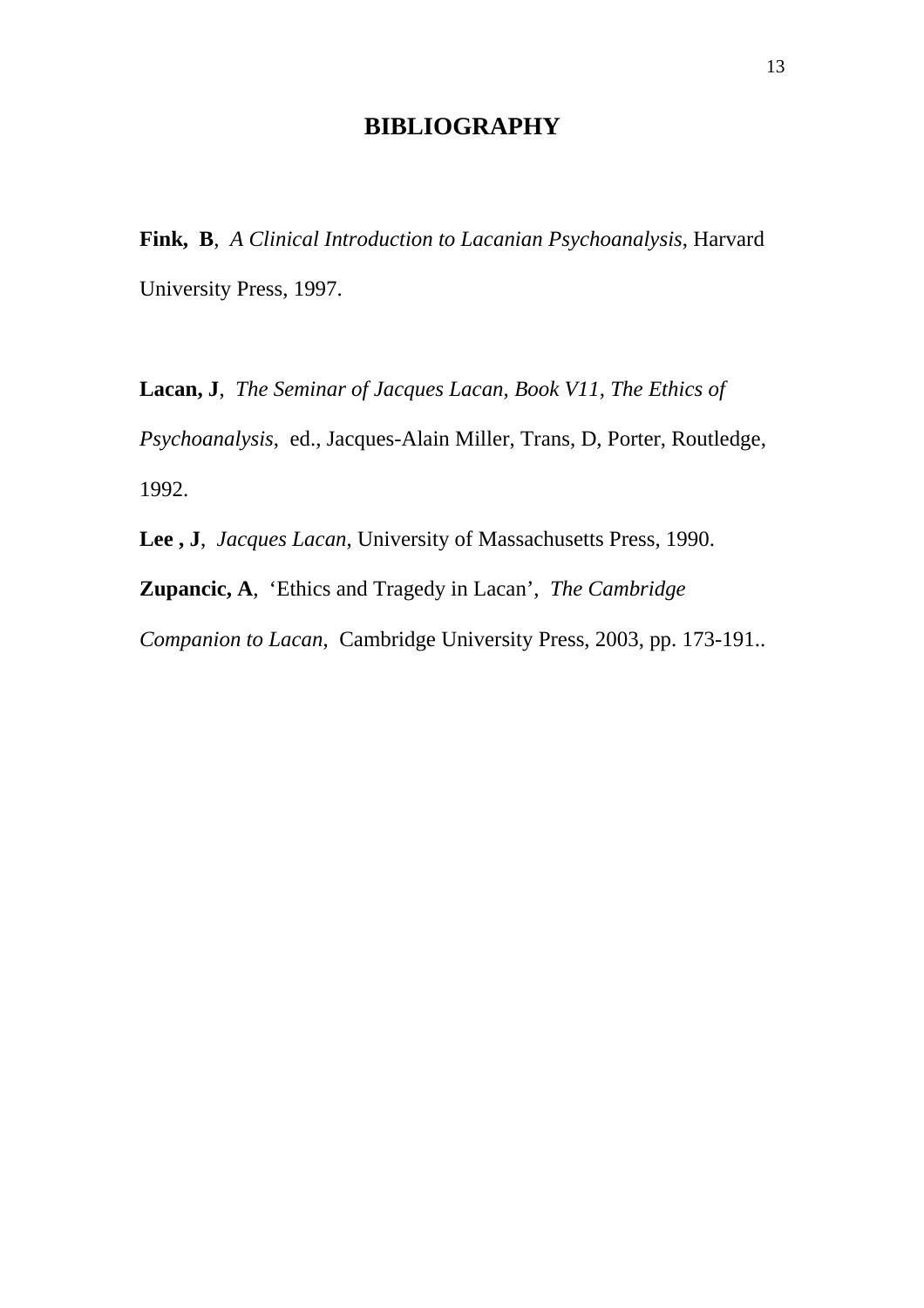## AN ESSAY ON SUBLIMATION. DISCUSSION IN RELATION TO FREUD AND LACAN. WHAT ARE THE DIFFICULTIES WITH THE CONCEPT? CAN IT PLAY ANY ROLE IN THEORY OR CLINIC PSYCHOANALYSIS?

### **SUBLIMATION IN THE PSYCHOANALYSIS OF LACAN AND FREUD**

This essay will show how Freud's and Lacan's views in regard to sublimation are similar and in important ways different. It will be shown that Lacan alters the process of sublimation such that it in effect reverses the process as outlined by Freud. It will be shown that where Freud claims the process of sublimation involves a change of aim of the drive, Lacan in effect argues that the aim remains the same but there is a change in the object. It will be shown that Freud in places puts forward the possibility of a modification in the object of the drive. It will be shown that both Freud and Lacan see sublimation as being the social valorization of something. To account for sublimation requires a certain plasticity in the drives. It will be shown that both Lacan and Freud agree on this point. I will show in this essay that Freud's view of sublimation is 'underdone' in that it leaves a lot of phenomena unaccounted for. I will also present some difficulties that Lacan found in the Freudian account of sublimation. Such difficulties as the paradoxical nature of the aim in regard to the satisfaction of the drives, as well as a contradiction in Freud's formulation of sublimation. This essay will argue that sublimation has a useful part to play in theory and the clinic psychoanalysis. I will argue that in terms of Freud sublimation has the benefit of preventing psychic illness by avoiding the repression of instincts. In regard to Lacan I will argue that sublimation has an important part to play in desire.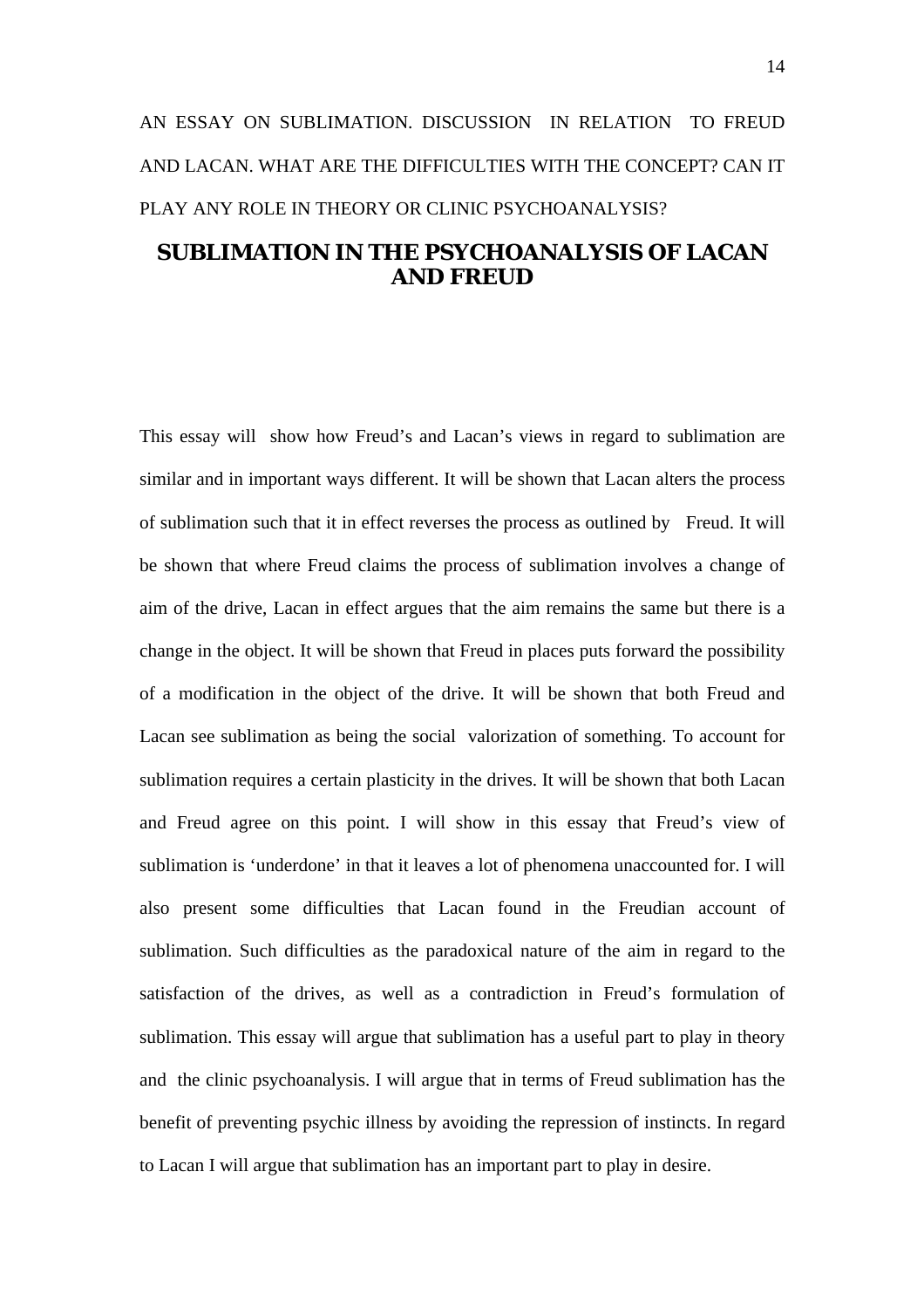Laplanche & Pontalis notes that sublimation occurs through out Freud work in the accounting for artistic creativity, intellectual pursuits and activities that achieve some sort of social value.<sup>41</sup> Laplanche  $\&$  Pontalis point out that "Freud calls upon the notion [sublimation]throughout his work to account in economic and dynamic terms for certain kinds of activity governed by desire not visibly directed towards a sexual end …" [42](#page-14-1) We will see how Lacan likewise connects sublimation with desire. In *On Narcissism* Freud notes that sublimation concerns the object-libido and is the deflection of the sexual instincts towards non sexual aims. As Freud states "[s]ublimation is a process that concerns the object-libido and consists in the instinct's directing itself towards an aim other than, and remote from, that of sexual satisfaction; in this process the accent falls upon the deflection from sexuality  $\ldots$ <sup>43</sup> This redirection of drive to non sexual aims is different from the direction of the drives in the process of idealization. In idealization the object is aggrandized but without any alteration in the object. Freud notes "[I]dealization is a process that concerns the object; by it that object without any alteration in its nature, is aggrandized and exalted in the subjects mind. Idealization is possible in the sphere of ego-libido as well as in that of object-libido."[44](#page-14-3) Now the difference between idealization and sublimation is that idealization involves the object were sublimation involves the aim of an instinct.<sup>45</sup> In mentioning the aim of the instinct brings us to the crux of Freud's views on sublimation and as we shall see brings about the major difference between him and Lacan.

<span id="page-14-0"></span><sup>41</sup> J, Laplanche & J,B, Pontalis, *The language of Psycho-analysis*, Translated by Donald Nicholson-Smith, Hogarth Press, 1973, p.447.<br><sup>42</sup> ibid., p.447.

<span id="page-14-1"></span>

<span id="page-14-2"></span> $43$  S, Freud, 'On Narcissism', SE, 1915, Vol. .14, p.94.

<span id="page-14-3"></span> $44$  ibid., p.94.

<span id="page-14-4"></span> $45$  ibid., p.94.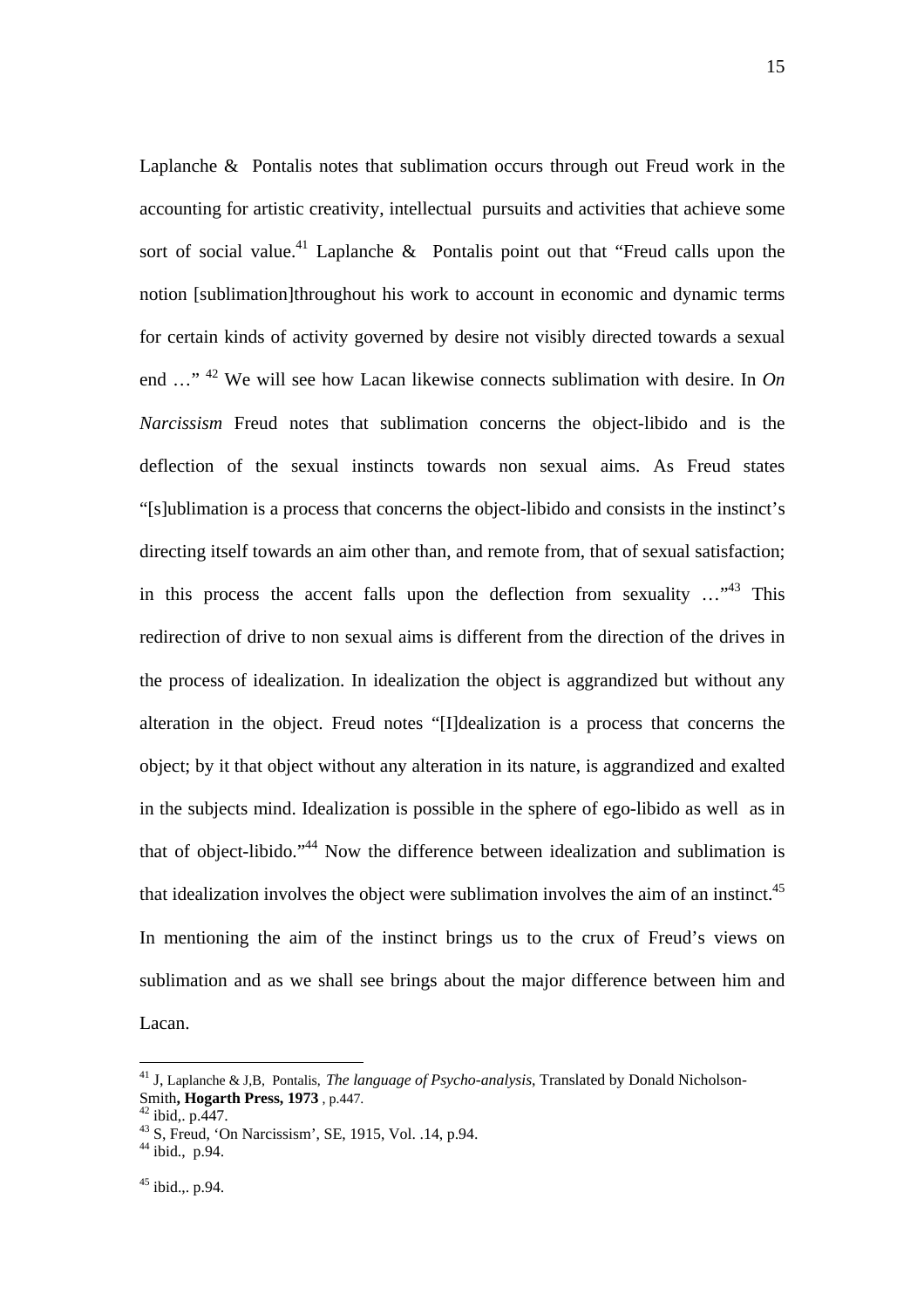According to Freud sublimation is a redirection or deflection of a sexual drive. The sexual drive abandons its original aim and takes on another genetically similar one and in the process it loses its sexual current and becomes non-sexual in nature. On these points Freud states "… the component instincts of sexuality, as well the sexual current which is composed of them, exhibit a large capacity for changing their object for taking another in its place …the sexual trend abandoning its aim of obtaining a component or reproductive pleasure and taking another which is related genetically to the abandoned one is itself no longer sexual and must be described as social … we call this process 'sublimation' …"[46](#page-15-0) 

This deflection of the aim of the drives/instincts would seem to indicate a certain plasticity in the drives. It will be shown how for Lacan sublimation must begin with the drives. In fact Freud acknowledges that the drives can substitute for other, the drives can take the place of others. The drives can in effect take on the intensity of another drive. The Drives according to Freud are in effect quite malleable and amenable to diverse forms of satisfaction and substitution. Freud notes himself on this point " … we must bear in mind that the sexual instinctual impulses in particular are extraordinary plastic … one of them may take the place of another, one of them can take over another's intensity … the satisfaction of another can afford complete compensation."<sup>[47](#page-15-1)</sup>

<span id="page-15-1"></span><span id="page-15-0"></span> $46$  S, Freud, 'Introductory Lectures on Psychoanalysis', SE, 1917, Vol.16, p.345.  $47$ ibid., p.345..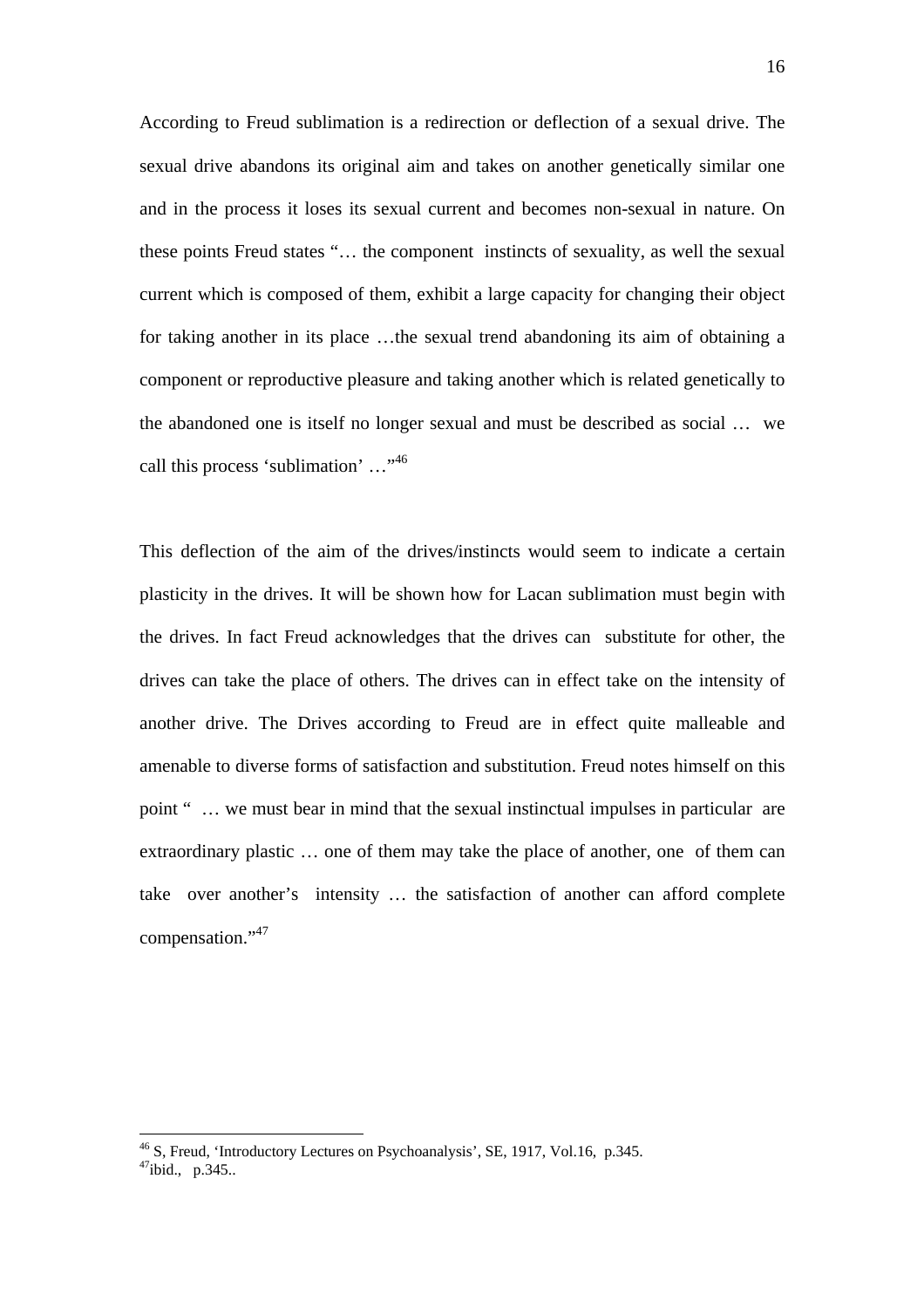Now these comments by Freud would seem to indicate that sublimation involves a modification of the aim without any change in the object. This view is not quite correct for, Freud in fact articulates a view very similar, as we shall see, with Lacan. In the *Introductory Lectures on Psychoanalysis* Freud in fact mentions the fact that there can be a modification in the object as well. As he states "[]a certain kind of modification of the aim and change of the object, ... is described as "sublimation".<sup>48</sup> This claim by Freud about a modification of the object would see to invalidate his distinction above that it was only idealization not sublimation which involves a change of object. It will be show that Lacan is aware of this problem in Freud's formulation.

Now one further point of Freud's, which we shall Lacan agreeing with, is the social valuing of sublimation. For Freud sublimation involves those objects to which society holds in high esteem. In other words only to those things that have value for society can be regarded as being due to sublimation. As Freud notes in regard to an object only those "… in which our social valuation is taken into account, is described as "sublimation"."<sup>49</sup> On this point we shall see that Lacan agrees.

Now with account of Freud's views regarding sublimation in mind we shall see how Lacan in one important and profound way reverses Freud's sublimation process. For Freud sublimation was a change in instinctual aim, but for Lacan sublimation is a modification of the object and not a change of the object.. We shall see that this modification of the object is tied to object as 'the Thing'. Sublimation for Lacan is a

<span id="page-16-0"></span><sup>48</sup> S, Freud, 'Introductory Lectures on Psychoanalysis', SE, 1933, Vol. 22, p.97.

<span id="page-16-1"></span><sup>49</sup> S, Freud, 'Introductory Lectures on Psychoanalysis', SE, 1933, Vol. 22, p.97.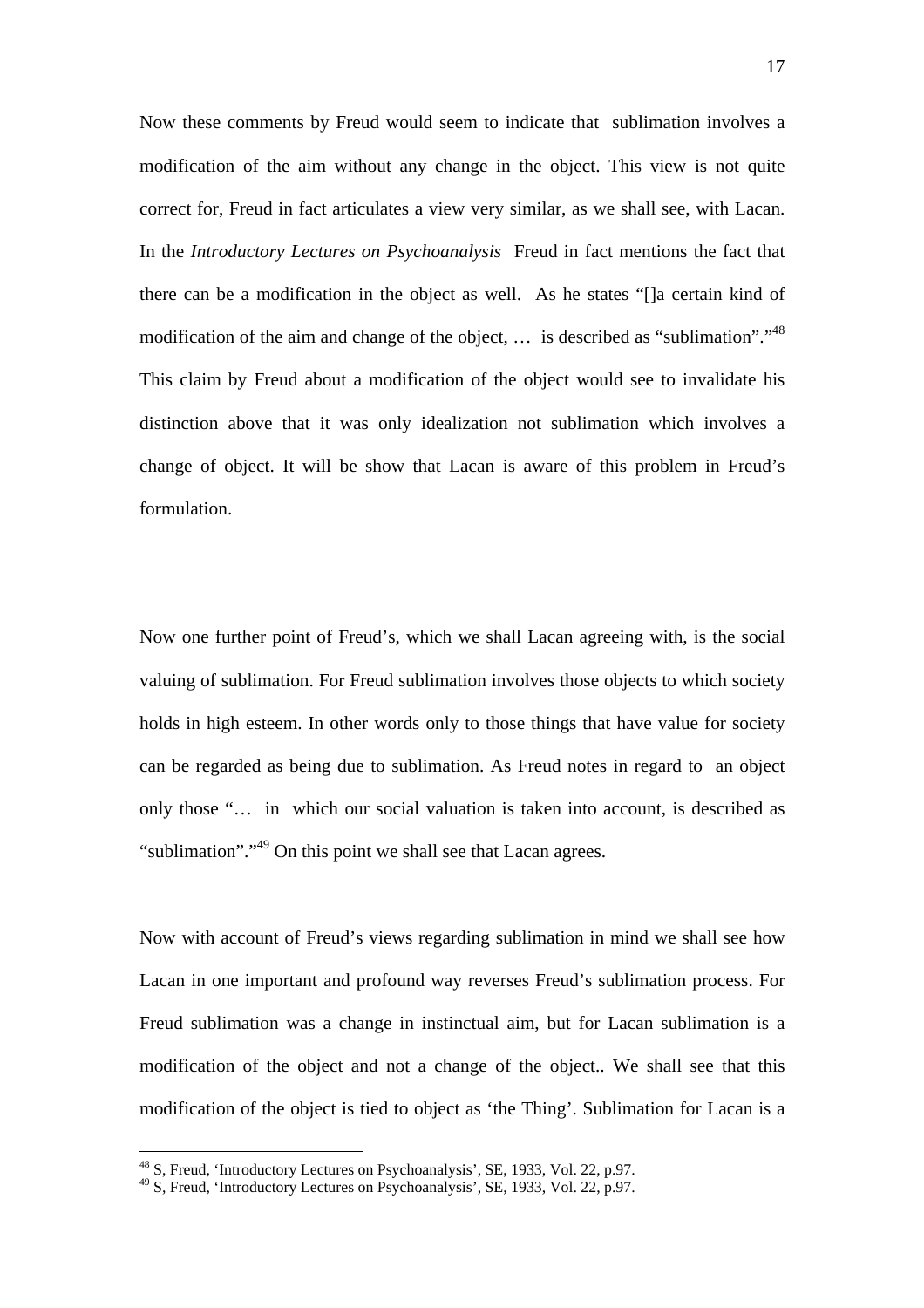relation between the drive and something in the object which is in addition to the object.. Thus sublimation is not a change of object but in fact a change in the object. This addition to the object which sublimation brings about is separate to but still related to the object . This modification in the object in fact has some effect upon the object of sublimation. All this is spelt out when Lacan states sublimation "… brings to the *Trieb* [drive] a different satisfaction of its aim – this always defined as the natural aim –is precisely what reveals the proper nature of the *Treib* [drive] insofar as it is not purely instinct but has a relation with *das Ding* [the 'thing'] as such, with the Thing insofar as it is distinct from the object."<sup>50</sup> This change in the object is, as Lacan states, sublimation "... lifts up the object ... to the dignity of the Thing."<sup>51</sup> Thus in contradistinction to Freud for Lacan sublimation does not involve a change in the aim of a drive but instead a modification in the object of the aim. A modification that alters the object by giving it an extra something .i.e. elevating it to the Thing.

Now it is only in understanding the 'Things' relation to desire that we can fully appreciate what Lacan means by the process of sublimation. The Thing is beyond all human objects. It is 'beyond-of--the-signified' and is a relation in which ".. the subject keeps his distance and is constituted in a mode of relation of primary affect prior to any repression."<sup>52</sup> In this regard the Thing belongs to the real in that it is out side the signifying network.<sup>53</sup> The Thing is the 'absolute Other of the subject and is modeled on the mother<sup>54</sup>- the fundamental desire i.e. mother incest.<sup>55</sup> It is the object

<span id="page-17-0"></span><sup>50</sup> J, Lacan, *The Seminar of Jacques Lacan, Book V11, The Ethics of Psychoanalysis*, e.d, Jacques-Alain Miller, trans, D, Porter, Routledge, 1992, p.111.

<span id="page-17-1"></span><sup>51</sup> ibid., p.112.

<span id="page-17-2"></span><sup>52</sup> ibid., p.54.

<span id="page-17-3"></span><sup>53</sup> ibid., p.54.

<span id="page-17-4"></span><sup>54</sup> ibid., p.52.

<span id="page-17-5"></span><sup>55</sup> ibid., p.66.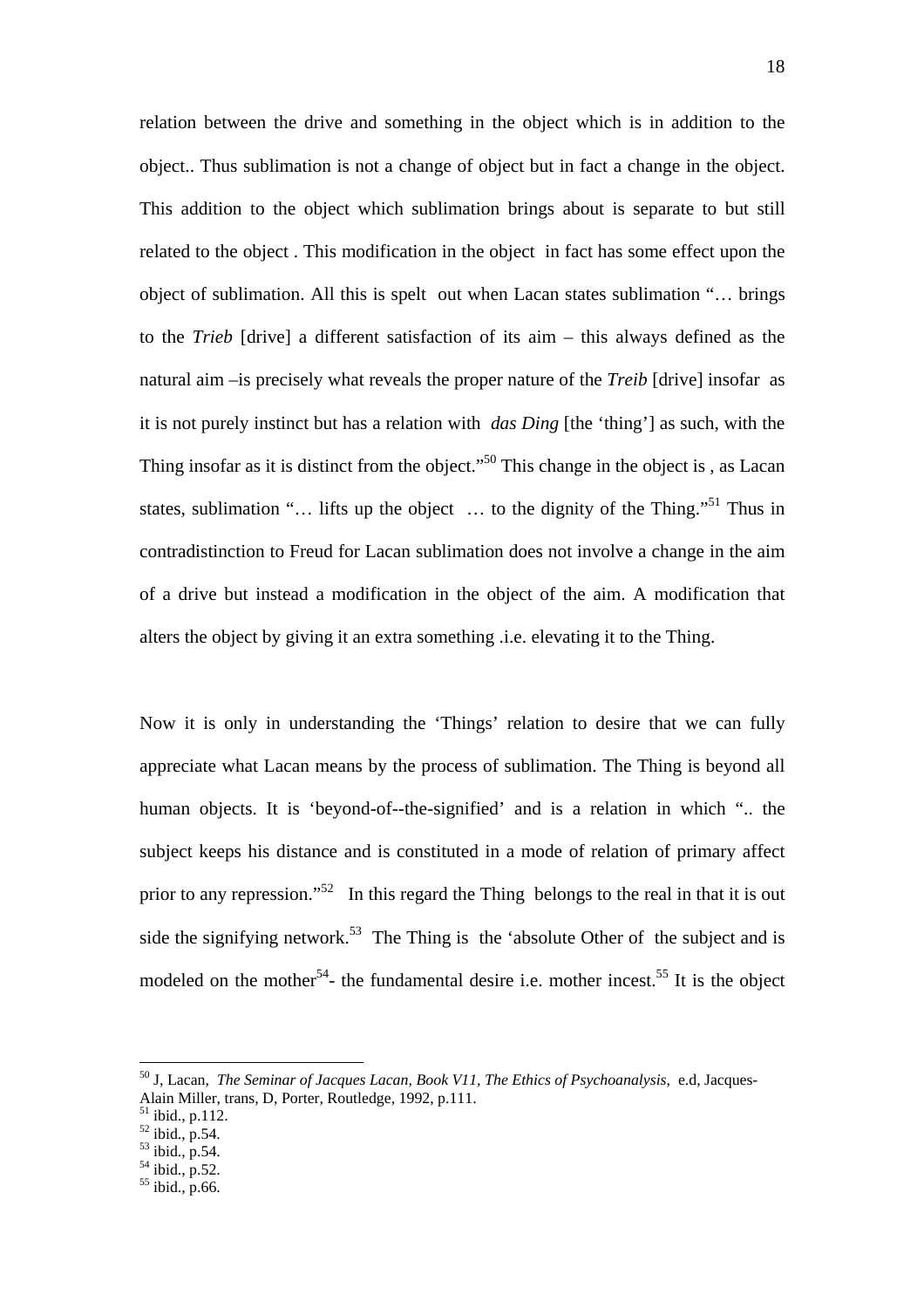for ever lost and impossible to gain around which the subject and his desire resolve.<sup>56</sup> The Thing " is a primordial function which is located at the level of the initial establishment of the gravitation of the unconscious  $\ldots$ <sup>57</sup> J, Lee captures the gist of Lacan's view of sublimation, with regard to the Thing, when he states sublimation is "… the subjects attempt to reclaim the lost *object a* and in this way to map himself into the impossible and unmappable real which the primal repression of language has separated him."<sup>58</sup> Thus we see how Lacan reverses the dynamic of sublimation and makes the change in the object central to it where Freud argued that it was the change in aim that was central to sublimation.

There are some similarities in the way Freud and Lacan view other aspects of sublimation. Like Freud Lacan see the drives as depending on the plasticity of the drives.<sup>59</sup> Lacan believes that "[o]ne thing only alludes top the possibility of the happy satisfaction of the instinct, and that is the notion of sublimation.["60](#page-18-4) Lacan seems to believe that sublimation can only be applied to a work of art if it has achieved some social value i.e. like art.<sup>61</sup> Nevertheless Lacan appear to disparage this valorization of the object of sublimation.. Lacan notes that in the activity of art "… it literally means that man has the possibility of making his desires tradable or salable in the form of products." $62$ On this claim Lacan the cynicism of such a formulation nevertheless as great merit. $63$  This apparent disparagement is similarly state when Lacan claims that sublimation was used by culture "… to colonize with imaginary

- <span id="page-18-3"></span>59 J, Lacan, op.cit, p.92.
- <span id="page-18-4"></span>60 ibid., p.293.
- <span id="page-18-5"></span> $61$  ibid., p.107.

<span id="page-18-0"></span><sup>56</sup> ibid., p.52.

<span id="page-18-1"></span><sup>57</sup> ibid., p.62.

<span id="page-18-2"></span><sup>58</sup> J, Lee *Jacques Lacan*, University of Massachusetts Press, 1990, p.165.

<span id="page-18-6"></span><sup>62</sup> ibid., p.293.

<span id="page-18-7"></span><sup>63</sup> ibid., p.293.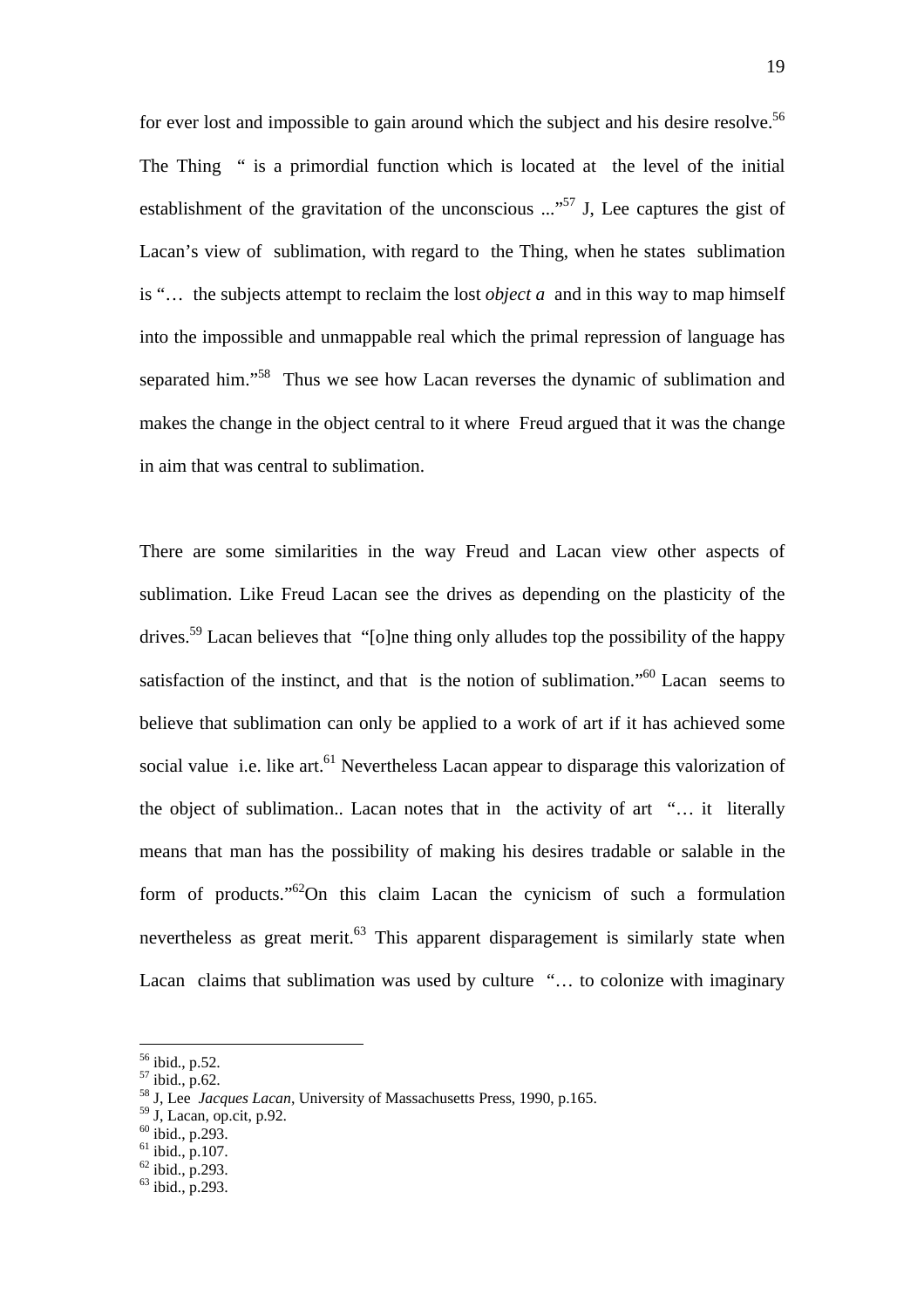formations the field of *das Ding*."[64](#page-19-0) It is this colonizing of the Thing with the imaginary which takes us to the heart of the social valorization of the sublimated object.. Lacan claims that the valorization has nothing to do with the social world. Sublimation of an object is in effect a product of fantasy and not the macro world. As Lacan notes " [s]ociety takes some comfort from the mirages that moralists, artists artisans, designers of dresses and hats, and creators of imaginary forms in general supply it with. But it is not simply in the approval that society gladly accords it that we must seek the power of sublimation. It is rather in an imaginary function, and, in particular, that for which we will use the symbolization of the fantasm … which is the form on which depends the subject's desire.["65](#page-19-1) 

Now there are certain problems with the concept of sublimation. Laplanche  $\&$ Pontalis note that Freud's use of the term is underdone. By this they mean that it does not explain a lot of psychic phenomena. Firstly the ask does it only involve intellectual activity or all forms of mental work. Secondly does it sublimation involve all forms of adaptive activities i.e. leisure, work etc.<sup>66</sup> Laplanche & Pontalis claim that Freud's lack of coherence in his notion of sublimation remain as a lacunae in psychoanalysis[.67](#page-19-3) Lacan argues that there is a trap in claiming that the individual can obtain satisfaction of his drives in object which have social value.<sup>68</sup> Lacan go as far to say that "... complete sublimation is not possible for the individual."<sup>69</sup> Lacan claims that there is a fundament contradiction at the heart of Freud's idea of sublimation. This contradiction comes about by the phenomena of certain reaction-

<span id="page-19-0"></span><sup>&</sup>lt;sup>64</sup> ibid., p.99.

<span id="page-19-1"></span><sup>65</sup> ibid., p.99.

<span id="page-19-2"></span> $^{66}$ J, Laplanche &J, B, Pontalis, op.cit p. 433.

<span id="page-19-3"></span> $^{67}$  Ibid, p.433.

<span id="page-19-4"></span><sup>68</sup> J, Lacan, op.cit, p.94.

<span id="page-19-5"></span> $^{69}$  ibid., p.91.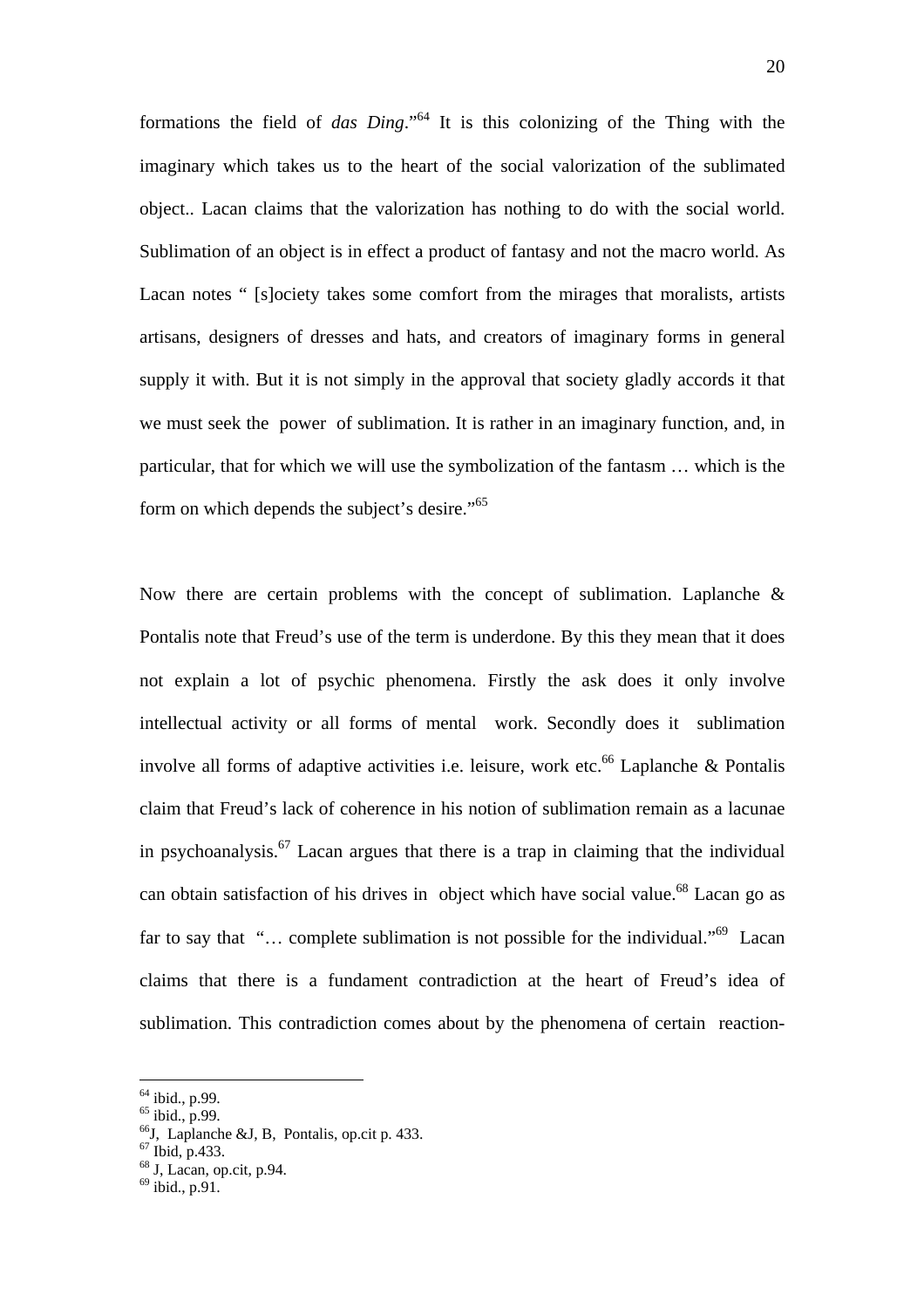formations i.e. shame disgust. Because of these reaction-formations Lacan points out an antimony in the formulation of sublimation.<sup>70</sup> A paradox Lacan sees in sublimation involves symptoms. According to Lacan psychoanalysis has had a problem in distinguishing symptoms from sublimation. A symptom is the way a repressed drive find a substitute satisfaction On this point Lacan asks how dose a substitute satisfaction not be a sublimation.<sup>71</sup> In looking at this question Lacan finds a paradox in that the whole sublimation being seen as a satisfaction of a drive means that in the fact of symptoms it paradoxical seems to occur elsewhere than the aim.<sup>[72](#page-20-2)</sup>

The notion of sublimation plays a large part in Lacan's theory of desire and the ethics of psychoanalysis. To understand sublimation in the theory of Lacan it is important to understand his notion of *jouissance*. We saw above that the Thing belongs to the real it is the 'beyond-of--the-signified'. In this regard the Thing is an inaccessible and impossible to gain Real. Now jouissance is situated on the other side of the Thing. As Lacan states "... my jouissance which I don't dare go near ... and which is the very of the vanished law adds its weight to that which prevents me from crossing a certain frontier at the limit of the Thing."[73](#page-20-3) Zupancic notes "..that Lacan situated *jouissance* on the side of the Thing."<sup>74</sup> Now sublimation is that process that by which we must pay a price or pound of flesh for the satisfaction of our desire. That pound of flesh or price is *jouissance*. Lacan states " sublimate as much as you like; you will have to pay it with something and that something is called *jouissance* … That's the object, good,

<span id="page-20-0"></span> $70$  ibid., p.95.

<span id="page-20-1"></span> $71$  ibid., p.110.

<span id="page-20-2"></span> $72 \text{ ibid.}, p.111.$ 

<span id="page-20-3"></span><sup>73</sup> ibid., p.186.

<span id="page-20-4"></span><sup>74</sup> A, Zupancic, 'Ethics and Tragedy in Lacan', *The Cambridge Companion to Lacan*, Cambridge University Press, 2003, p.174.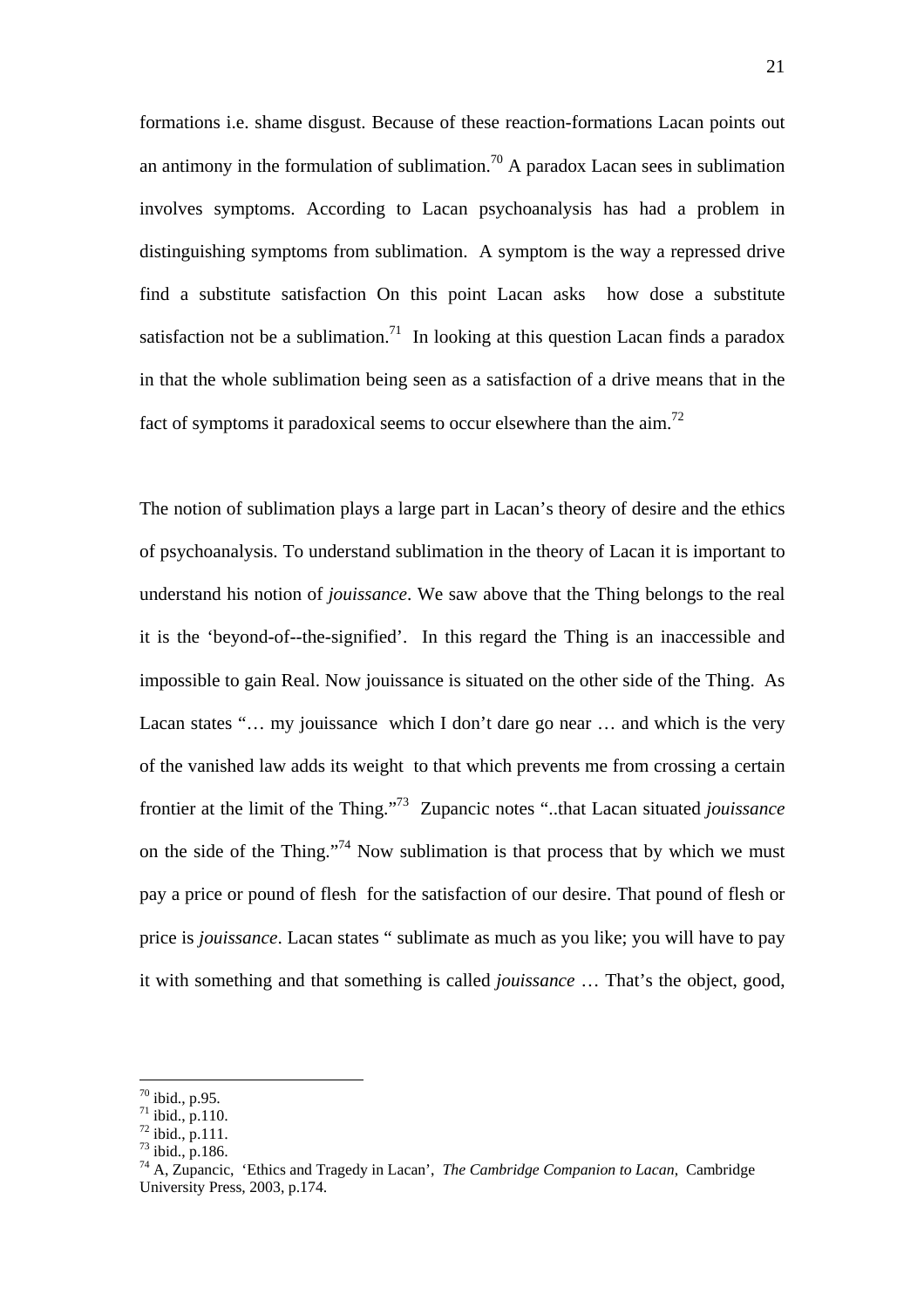that you pay for the satisfaction of one's desire. $175$  Insofar as psychoanalysis, for Lacan, is an activity where the subject does not give up on his desire<sup>76</sup> this activity is conceived as tragic experience.<sup>77</sup> Lacan posits an equivalence between the ethics of tragedy and the ethics of psychoanalysis. As he states "the ethics of psychoanalysis … properly that ethic implies the dimension that is expressed in what we call the tragic sense of life."[78](#page-21-3) Freud had a somewhat different view of the usefulness of sublimation in clinic psychoanalysis and theory.

Freud regarded sublimation as performing a useful role in that people did not get ill through the act of sublimation. Sublimation in that it did not repress a drive stopped people from becoming ill Through sublimating their drives into socially valuable object the subject avoided illness . Though their aim was not directed towards a sexual object the aim nevertheless was satisfied and thus not repressed As Freud noted " there are in general many ways of tolerating deprivation of libidinal satisfaction without falling ill ... [through sublimation] [through] displacablity and readiness to accept a substitute must operate powerfully against the pathogenic effect of frustration."<sup>79</sup>

Thus we see that Freud and Lacan have agreement and disagreement on the notion of sublimation. For Lacan sublimation is the change in the object not a change of drive. For Freud sublimation is a change in aim, but as we saw he did acknowledge a modification in the object. Freud saw sublimation as bring about the possibility of non-illness via its process of non-repression. Lacan saw sublimation as bringing about

<span id="page-21-0"></span> $75$  J, Lacan, op.cit, p.322.

<span id="page-21-1"></span> $76$  ibid,. p.321.

<span id="page-21-2"></span> $77 \text{ ibid}$ , p.243.

<span id="page-21-3"></span><sup>78</sup> ibid., p.313.

<span id="page-21-4"></span><sup>&</sup>lt;sup>79</sup> S, Freud, Introductory Lectures on Psychoanalysis, SE, 1917, Vol. 16, p.345.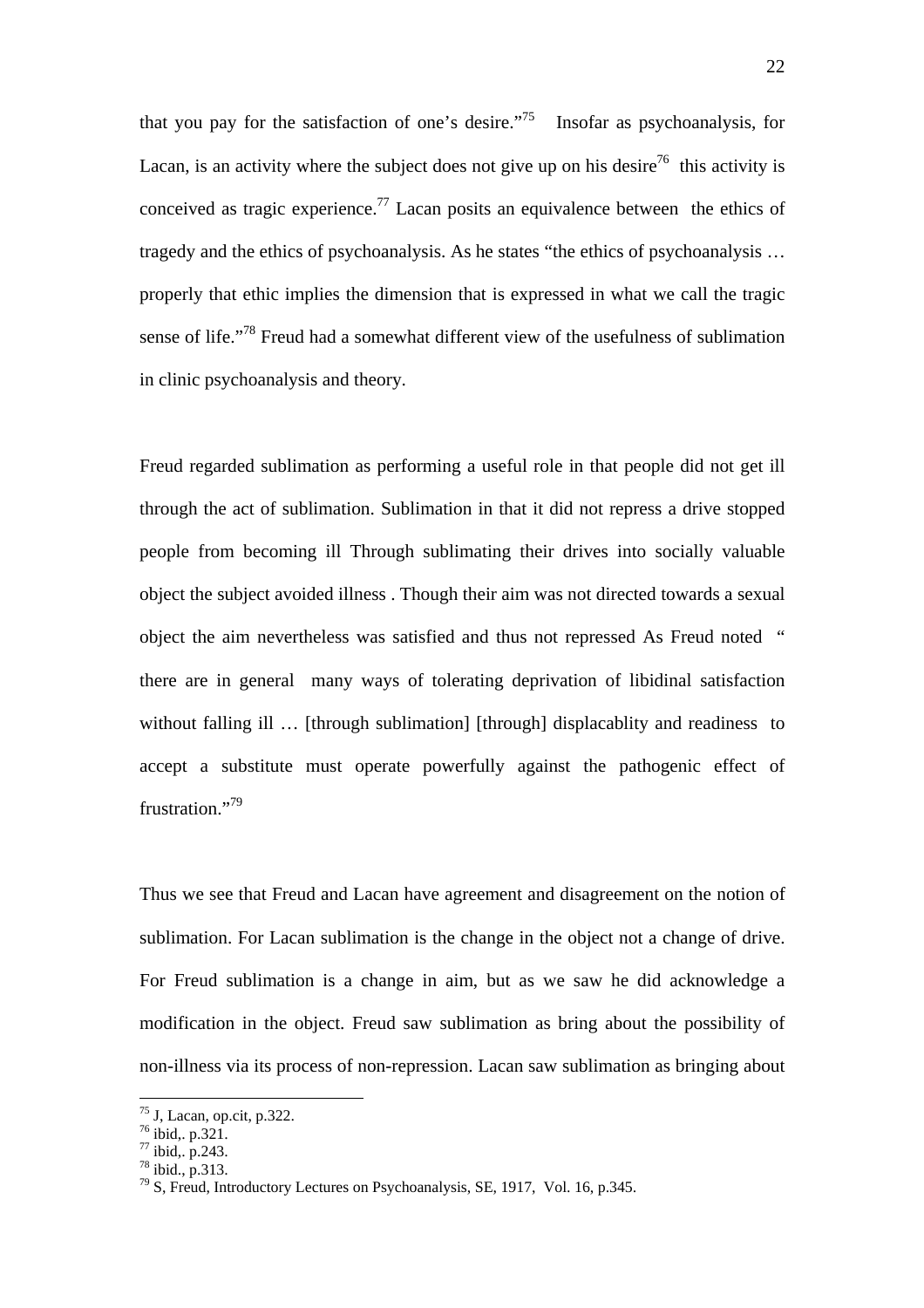the pay meant of a pound of flesh i.e. jouissance in the satisfaction of our desire. There are problems with the Freudian notion of sublimation. Such problems as it being underdone in that it is not clear if it applies to such things as leisure or work. Lacan also pointed out a contradiction in it formulation in regard to symptoms and certain reaction formations i.e. shame and disgust. Both Lacan and Freud see sublimation in regard to applying to socially valued objects. But Lacan saw a trap here in that he felt that a subject could not fully achieve satisfaction through sublimation.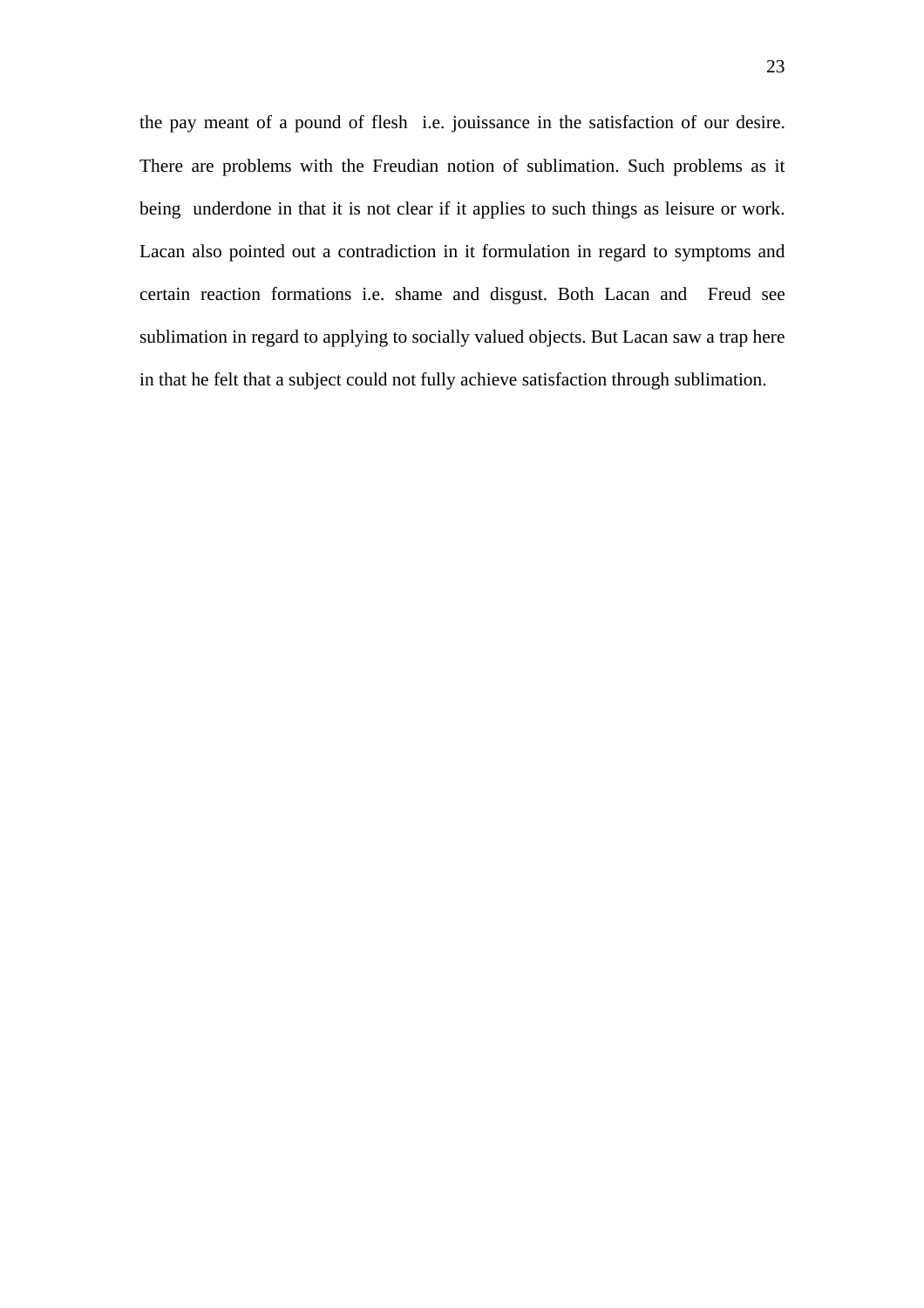### **BIBLIOGRAHY**

 **Freud, S**, 'On Narcissism', SE, 1915, Vol. .14, p.94.

.

Introductory Lectures on Psychoanalysis, SE, 1917, Vol. 16

'Introductory Lectures on Psychoanalysis', SE, 1933, Vol. 22, p.97.

**Lacan, J,** *The Seminar of Jacques Lacan, Book V11, The Ethics of* 

*Psychoanalysis*, ed., Jacques-Alain Miller, Trans, D, Porter, Routledge, 1992,

**Laplanche, J & Pontalis, J,B,** The language of psycho-analysis, Translated by Donald Nicholson-Smith**, Hogarth Press, 1973** 

**Lee ,J**, *Jacques Lacan*, University of Massachusetts Press, 1990

**Zupancic, A**, 'Ethics and Tragedy in Lacan', *The Cambridge* 

*Companion to Lacan*, Cambridge University Press, 2003.